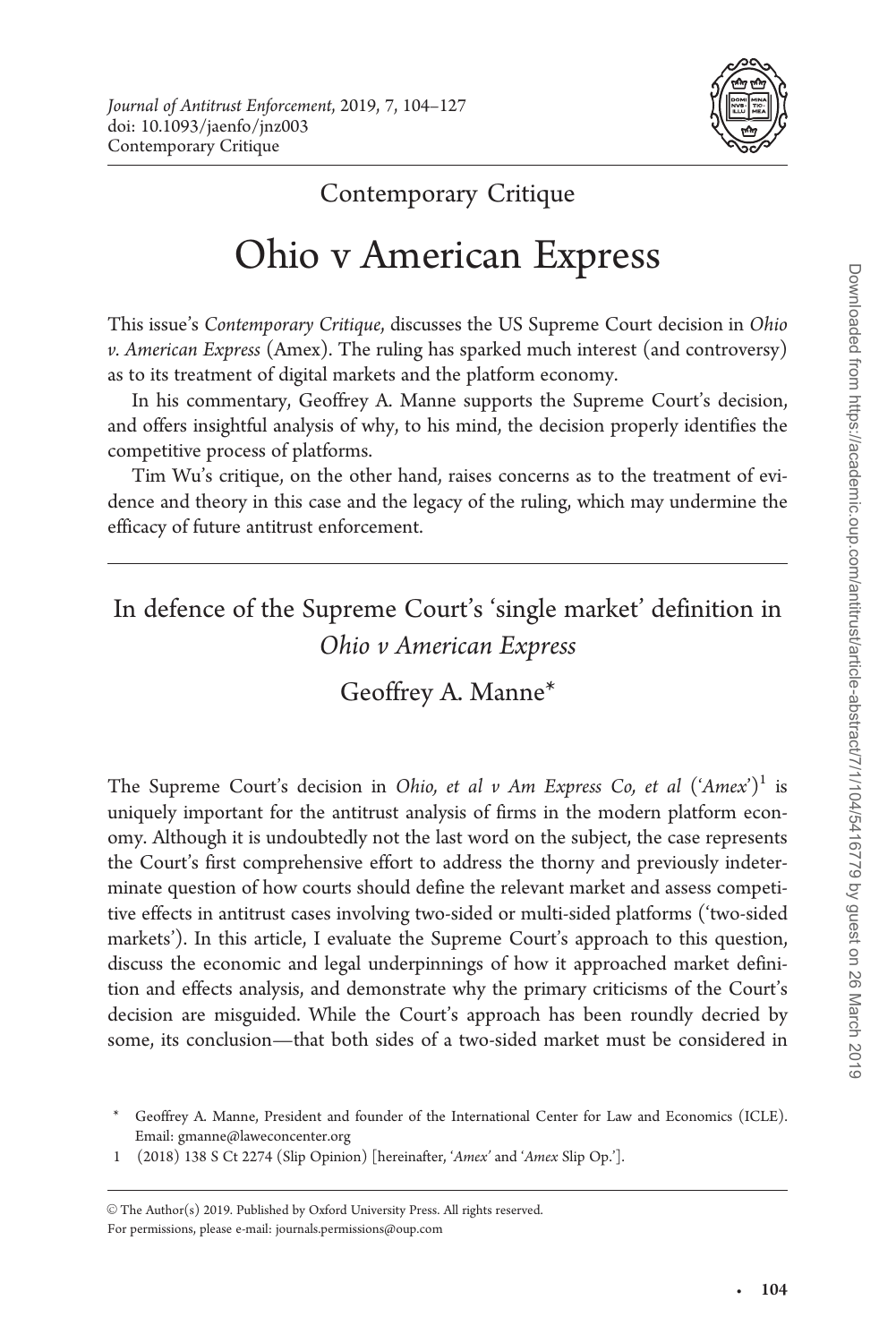defining the relevant market and evaluating the existence and consequences of a firm's exercise of market power—is, indeed, the proper one.

#### I. THE IMPORTANCE OF MARKET DEFINITION IN ANTITRUST ANALYSIS

#### Brief background of market definition in the case

The district court in Amex held that American Express ('Amex') offers its services in two separate, but 'deeply interrelated,' product markets: one for the issuance of Amex cards to consumers and the other for the acceptance of Amex cards by merchants.<sup>2</sup> Having found that Amex offers its services in two markets, the district court further held that the assessment of the competitive effects of Amex's conduct must be limited to each separate market, in separate analyses.<sup>3</sup> The Second Circuit reversed, holding that Amex operates in a single 'highly interdependent' two-sided market combining both the services Amex provides to merchants as well as the services it provides to cardholders, and requiring a unified competitive effects analysis incorporating both sides of this market.<sup>4</sup> The Supreme Court affirmed the Second Circuit: '[C]ourts must include both sides of the platform — merchants and cardholders — when defining the credit-card market.<sup>5</sup>

#### Market definition as the crucial identifier of the relevant competitive process

#### Why 'market definition' and not 'effects analysis'?

The Court's decision to frame the case in terms of market definition is important. The question presented—was the Government's proof of anticompetitive effects sufficient to establish its *prima facie* case and shift the burden to Amex?<sup>6</sup>—suggested that the case was about effects analysis more broadly: whether the identification of certain anticompetitive effects is properly indicative of the impermissible exercise of market power, and how any offsetting, procompetitive benefits should be weighed against them.

But the Court quite accurately notes that assessing competitive effects entails 'a fact-specific assessment of 'market power and market structure ... to assess the [restraint]'s actual effect' on competition'.<sup>7</sup> And assessing market power and market structure typically requires first *defining* the market: 'Without a definition of [the]

7 Amex Slip Op., 8–9 (quoting Copperweld Corp v Independence Tube Corp (1984) 467 US 752, 768).

<sup>2</sup> United States, et al v Am Express Co, et al (ED NY 2015) 88 F Supp 3d 143, 151.

<sup>3</sup> ibid.

<sup>4</sup> United States, et al v Am Express Co, et al (2<sup>nd</sup> Cir 2016) 838 F 3d 179, 185. (2<sup>nd</sup> Cir. 2016). See also ibid 197–98 ('The District Court erred in excluding the market for cardholders from its relevant market definition .... Separating the two markets here — analyzing the effect of Amex's vertical restraints on the market for network services while ignoring their effect on the market for general purpose cards — ignores the two markets' interdependence.').

<sup>5</sup> Amex Slip Op, 12. See also Amex Slip Op, Syllabus, 2 ('[C]redit-card networks are best understood as supplying only one product — the transaction — that is jointly consumed by a cardholder and a merchant. Accordingly, the two-sided market for credit-card transactions should be analyzed *as a whole*.'). (emphasis added).

<sup>6</sup> Petition for Writ of Certiorari in Ohio, et al v Am Express Co, et al (2017) 2017 WL 2472075, \*i.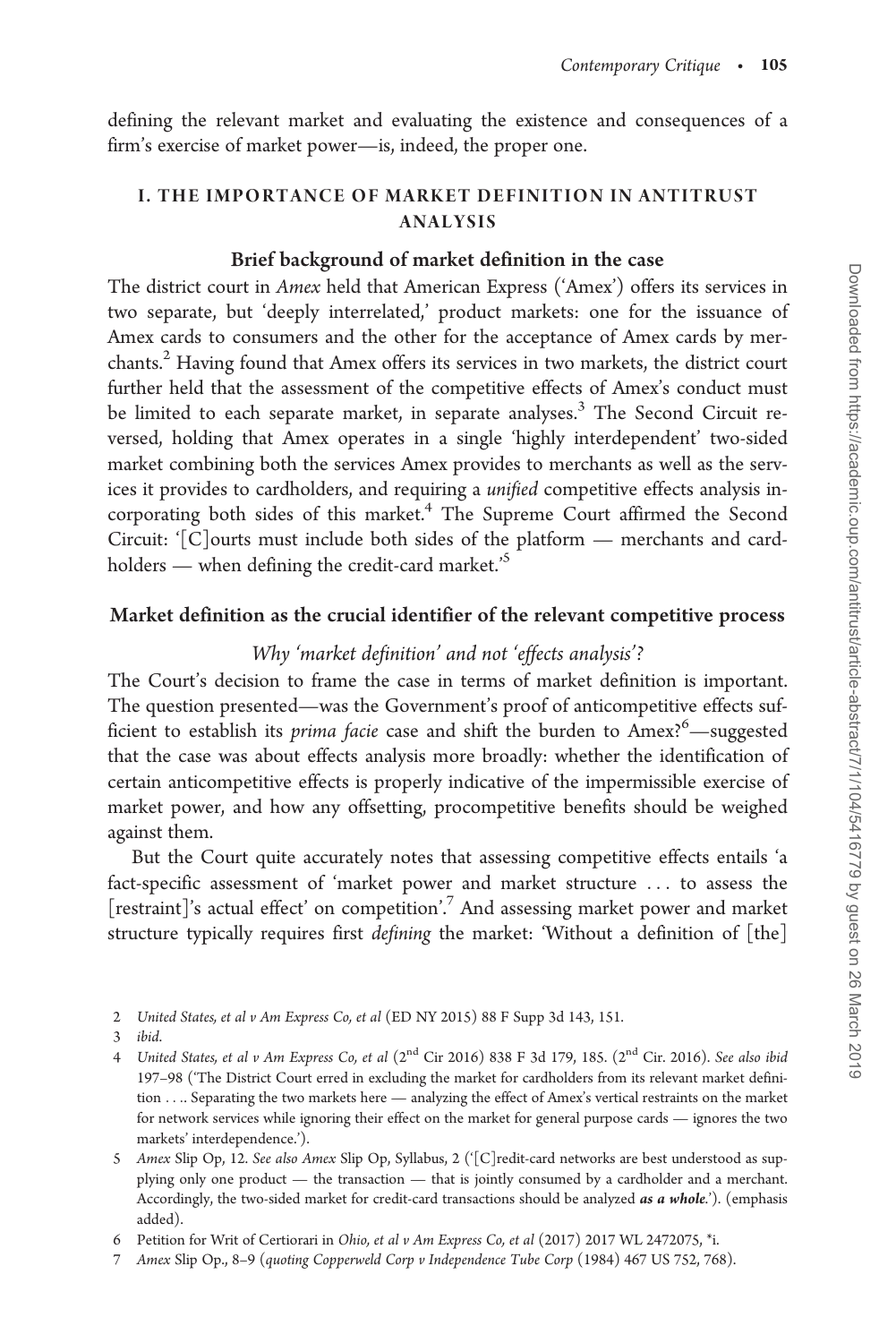market there is no way to measure [the defendant's] ability to lessen or destroy competition.'<sup>8</sup>

Defining which transactions are actually affected by alleged anticompetitive behaviour is necessary for properly identifying anticompetitive effects. Indeed, because the exercise of monopoly power entails a reduction in market *output* (and a corresponding increase in market price), $9$  a competitive effects analysis entails (explicitly or implicitly<sup>10</sup>) a market definition exercise in order to identify what the 'output' is that is being evaluated and to assess the effect of a platform's conduct on it. As the Court in Amex stated: 'Market power is the ability to raise price profitably by restricting output.'<sup>11</sup>

But crucial, I believe, to the Court's focus on market definition is that '[a]lleging the relevant market in an antitrust case does not merely identify the portion of the economy most directly affected by the challenged conduct; it identifies the competitive process alleged to be harmed.'<sup>12</sup> The key question in Amex concerns not (just) what products are properly in the relevant market, but also what the nature of those products is, how they are priced and on what terms they are sold, what levers Amex can use to increase its profits, and what competitive constraints affect its ability to do so.<sup>13</sup> The answers to all of these, and thus the understanding of the competitive process at issue in Amex, turn critically on how the market is defined. As the Second Circuit held: 'The proper market definition thus can be determined 'only after a factual inquiry into the "commercial realities" faced by consumers.' 'The basic principle is that the relevant market definition must encompass the realities of competition.<sup>'14</sup>

#### Market definition is about more than demand-side substitution

The classic product market definition test asks whether consumers would purchase substitute products in response to a small price increase of the target product, and, if so, it then deems these products in the same market. Some critics have rightly pointed out that the expansion of the market in Amex to include both sides of the two-sided platform does not take this character: obviously, card services provided to

- 8 Amex Slip Op., 11 (quoting Walker Process Equip, Inc v Food Machinery & Chem Corp (1965) 382 US 172, 177).
- 9 See eg Michael E Levine, 'Price Discrimination Without Market Power' (2002) 19 YALE J REG 1, 17 ('Without the ability to restrict industry output, there is no market power.').
- 10 Even a GUPPI or similar upward pricing pressure exercise often implicitly incorporates market definition assumptions. See Jan M Rybnicek and Laura C Onken, A Hedgehog in Fox's Clothing? The Misapplication of GUPPI Analysis (2016) 23 GEO MASON L REV 1187, 1197 ('If the GUPPI is dependent on diversion ratios, and those diversion ratios are based on market shares, then the GUPPI adds little value beyond older tools that evaluate market structure and the degree of increased concentration.').
- 11 Amex Slip Op, 17 (quoting Phillip E. Areeda and Herbert Hovenkamp, Antitrust Law (4th edn, Wolters Kluwer 2017) §5.01) (emphasis added). See also Brief for Amici Curiae Antitrust Law & Economics Scholars in Support of Respondents in Ohio et al v Amex Co [hereinafter, 'Amicus Brief of Law & Econ Scholars' <https://laweconcenter.org/wp-content/uploads/2018/01/20180123160215215 16-1454-[State-of-Ohio-v-American-Express-Brief-for-Amici-Curiae-Antitrust-Law-in-Support-of-Respondents.pdf](https://laweconcenter.org/wp-content/uploads/2018/01/20180123160215215_16-1454-State-of-Ohio-v-American-Express-Brief-for-Amici-Curiae-Antitrust-Law-in-Support-of-Respondents.pdf)> accessed 12 February 2019.
- 12 Greg Werden, 'Why (Ever) Define Markets? An Answer to Professor Kaplow' (2013) 78 ANTITRUST LJ 729, 741 (2013) (emphasis added).
- 13 See Amex Slip Op., 14 ('Evaluating both sides of a two-sided transaction platform is also necessary to accurately assess competition.').
- 14 US v Am Express Co (n 4) 196–97 (citations omitted).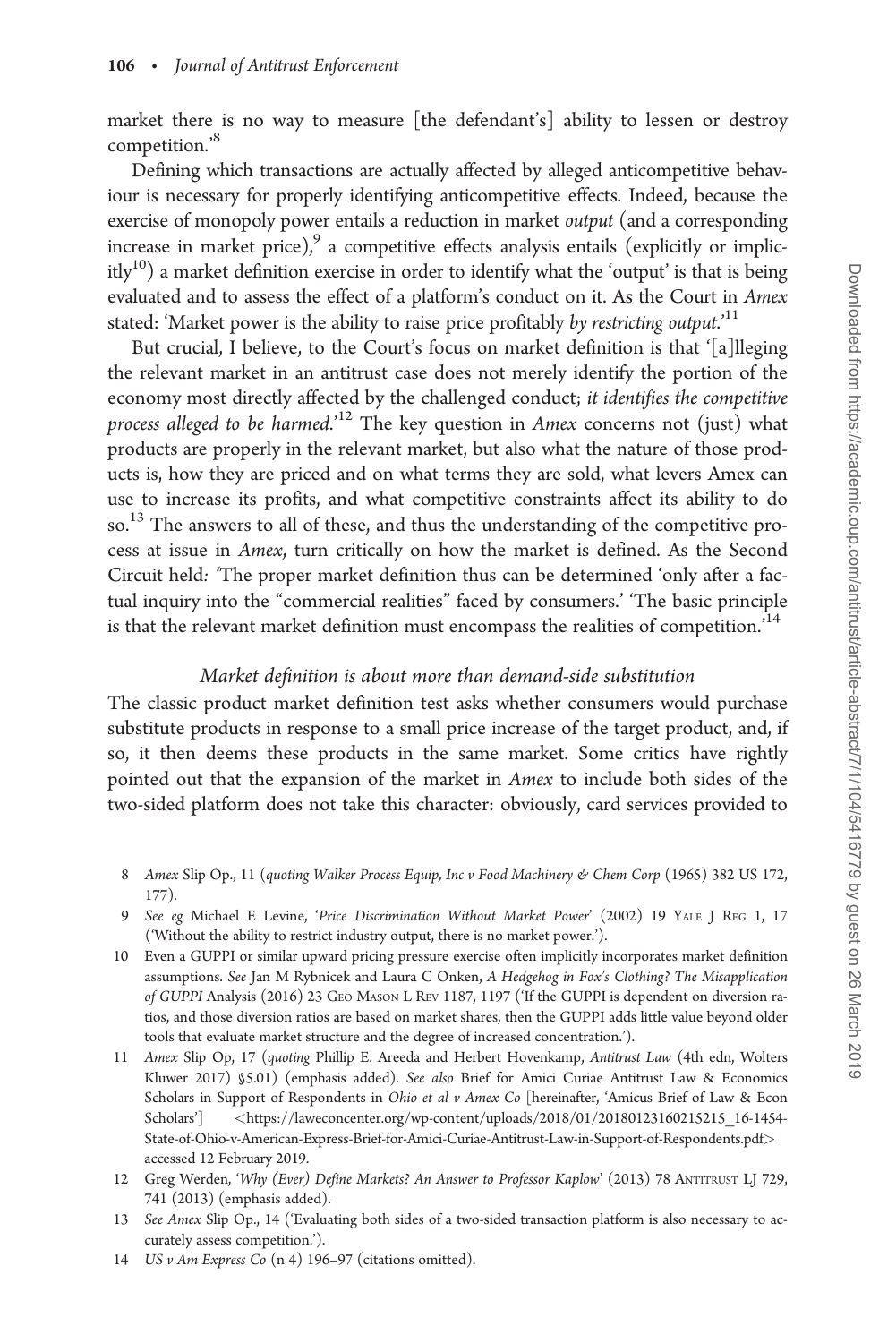users are not in any way, or at any price, a substitute for the services provided to merchants.<sup>15</sup> While these critics do sometimes acknowledge that cross-market effects in platform markets are significant,  $16$  they object that it is inappropriate to include both sides of a two-sided market in the market definition exercise because 'a relevant product market includes only products or services "that have reasonable interchangeability" of use  $\dots$ <sup>17</sup> This objection is misplaced, however.

It is correct, as Justice Breyer notes in his dissent in Amex, that '[t]he reason that substitutes are included in the relevant market is that they restrain a firm's ability to profitably raise prices . . ..<sup>18</sup> But things *other* than product substitutes constrain market power as well; market definition and effects analysis entail much more than assessing merely consumer demand elasticity.

The assessment of market power also entails a geographic market definition, for example. While the US geographic market definition process has historically focused primarily on demand-side substitutability, $19$  the exercise is also about which sellers or manufacturers provide or could provide competing products. Indeed, '[p]roper geographic and product market definition requires understanding how demand and supply would respond to potential price increases that stem from anticompetitive activity — not just a demand-side response.<sup>20</sup>

- 15 eg Brief of 25 Professors of Antitrust Law as Amici Curiae Supporting Petitioners in Ohio et al v Amex Co, 4–5 [hereinafter, 'Amicus Brief of 25 Antitrust Law Professors'] ('[T]he very different services that payment card companies offer to merchants and cardholders respectively are not substitute products, and so do not belong in the same relevant market from the standpoint of antitrust law and economics.'). See also Brief of 28 Professors of Antitrust Law as Amici Curiae Supporting Petitioners in Ohio et al v Amex Co, 17–18 [hereinafter, 'Amicus Brief of 28 Antitrust Law Professors']. Michael Katz and Jonathan Sallet argue that defining separate markets for each side of a two-sided advertising platform is 'consistent with the principle that two products are in the same antitrust market only if they are sufficiently close substitutes: reading a newspaper clearly is not a substitute for purchasing advertising'. Michael Katz and Jonathan Sallet, 'Multisided Platforms and Antitrust Enforcement' (2018) 127 YALE LJ 2142, 2154. But they also apply this to transactional platforms, and contend that it applies generally: 'Because users on different sides of a platform have different economic interests, it is inappropriate to view platform competition as being for a single-product offered at a single (i.e., net, two-sided) price.') ibid 2170.
- 16 See Katz and Sallet, ibid 2170 ('[In order] to reach sound conclusions about market power, competition, and consumer welfare, any significant linkages and feedback mechanisms among the different sides must be taken into account.').
- 17 Amicus Brief of 25 Antitrust Law Professors, 16 (quoting United States v EI DuPont de Nemours & Co (1956) 351 US 377, 394); See also Katz and Sallet (n 15) 2161–62 (2018) ('We ultimately argue [] that platforms are better viewed as operating in multiple separate, yet deeply interrelated, markets .... Crucially, when applied appropriately, this approach gives careful consideration to any significant linkages between the markets on the different sides of a platform that might be present.'), and ibid 2142 ('We ... reject[] the view that anticompetitive conduct harming users on one side of a platform can be justified so long as that harm funds benefits for users on another side.').
- 18 Amex Slip Op., 11 (Breyer J, dissenting).
- 19 The 2010 Horizontal Merger Guidelines, for example, assert that 'market definition focuses solely on demand substitution factors'. US Dep't of Justice and FTC, Horizontal Merger Guidelines (2010) § 4. Importantly, however, they do go on to note that '[t]he responsive actions of suppliers are also important in competitive analysis. They are considered in these Guidelines in the sections addressing the identification of market participants, the measurement of market shares, the analysis of competitive effects, and entry.' ibid.
- 20 Kenneth G Elzinga and Vandy M Howell, 'Geographic Market Definition in the Merger Guidelines: A Retrospective Analysis' (2018) 53 Rev Indus Org 453. See also US Dep't of Justice and FTC, ibid, § 4.2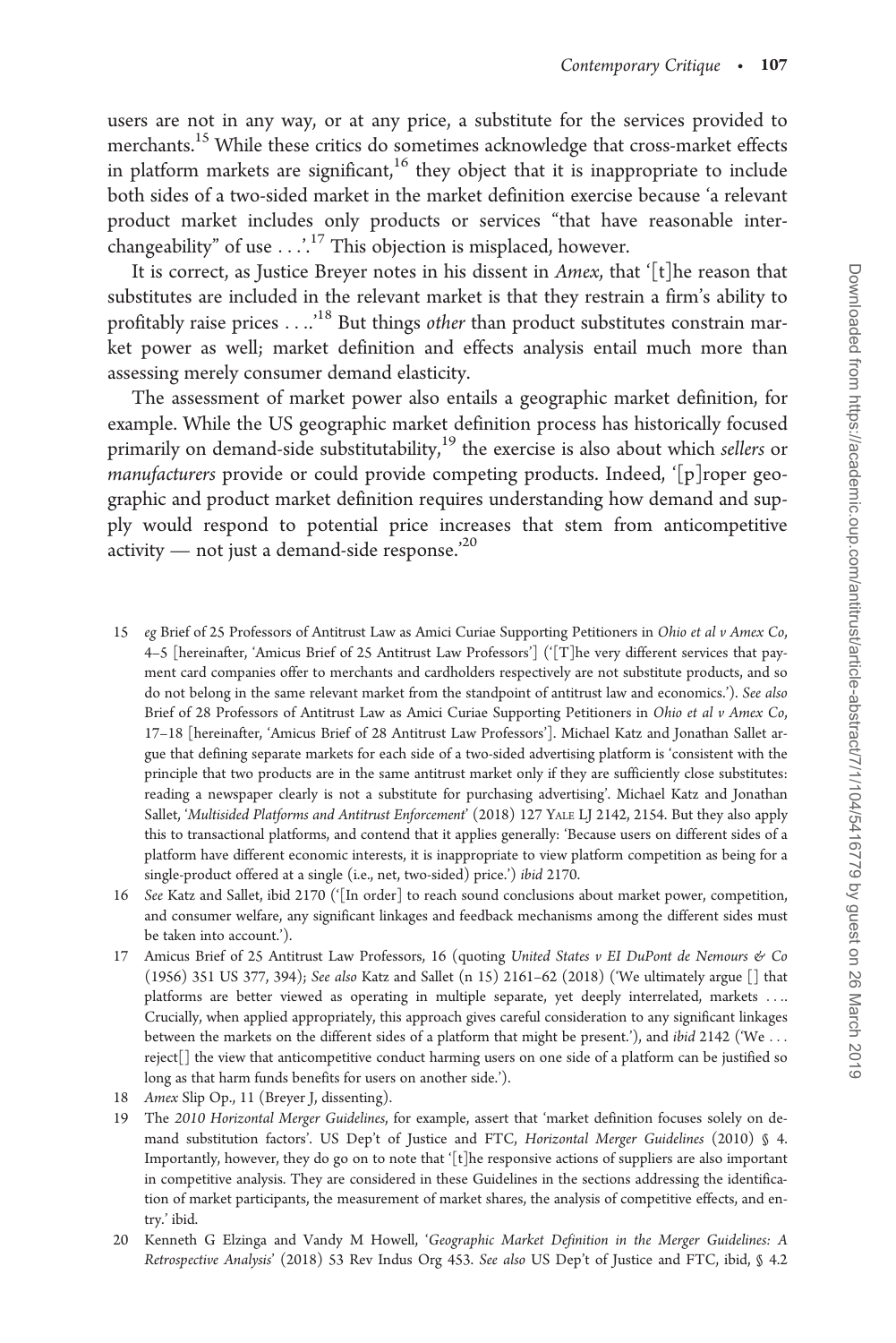Similarly, the product market under the 2010 Horizontal Merger Guidelines (2010 HMGs) includes '[f]irms that are not current producers in a relevant market, but that would very likely provide rapid supply responses  $\dots$ <sup>21</sup> Indeed, even in the absence of substitutability, if products are sufficiently interrelated that 'the sale of one product affects the prices of another product sold by the same company, the two products should be placed in the same candidate market'.<sup>22</sup>

The point is that the market definition exercise always turns on matters other than just consumers' demand-side response. And in order to properly evaluate whether observed output (or price) effects actually connote the impermissible exercise of market power sufficient to meet a plaintiff's initial burden, the relevant constraints must be taken into account in defining the scope of the relevant market. The Court's inclusion of non-substitute products in the market definition in Amex was perfectly appropriate.

#### II. THE CENTRALITY OF MARKET DEFINITION IN THE COURT'S AMEX DECISION

#### Assessing output, price, and non-price product characteristics in platform markets requires a two-sided market definition

The Court in Amex concluded that both sides of Amex's platform—and transaction platforms more generally—must be considered in the relevant market in order to capture the actual competitive process at issue:

Due to indirect network effects, two-sided platforms cannot raise prices on one side without risking a feedback loop of declining demand .... Price increases on one side of the platform [] do not suggest anticompetitive effects without some evidence that they have increased the overall cost of the platform's services<sup>23</sup>

By including both sides of a two-sided platform market in the relevant market, the Court's rule ensures that the price, quality, and output of the relevant product are properly considered. This is especially important because, while output of a twosided platform may often be measured looking at only one side (particularly for twosided transactional platforms where it is presumed that a transaction on one side also entails a transaction on the other side), $^{24}$  price and non-price product characteristics generally will not be properly measured by doing so.

('The arena of competition affected by [a] merger may be geographically bounded if geography limits ... some suppliers' willingness or ability to serve some customers.').

<sup>21</sup> US Dep't of Justice and FTC (n 19) § 5.1.

<sup>22</sup> Dissenting Statement of Commissioner J Thomas Rosch, In the Matter of Laboratory Corporation of America and Laboratory Corporation of America Holdings, FTC Docket No. 9345, at 1 (citing 2010 HMGs, fn 4).

<sup>23</sup> Amex Slip Op., 12.

<sup>24</sup> See Benjamin Klein and others, 'Competition in Two-Sided Markets: The Antitrust Economics of Payment Card Interchange Fees' (2006) 73 ANTITRUST LJ 571, 583 ('Because cardholders and merchants jointly consume a single product, payment card transactions, their consumption of payment card transactions must be directly proportional.').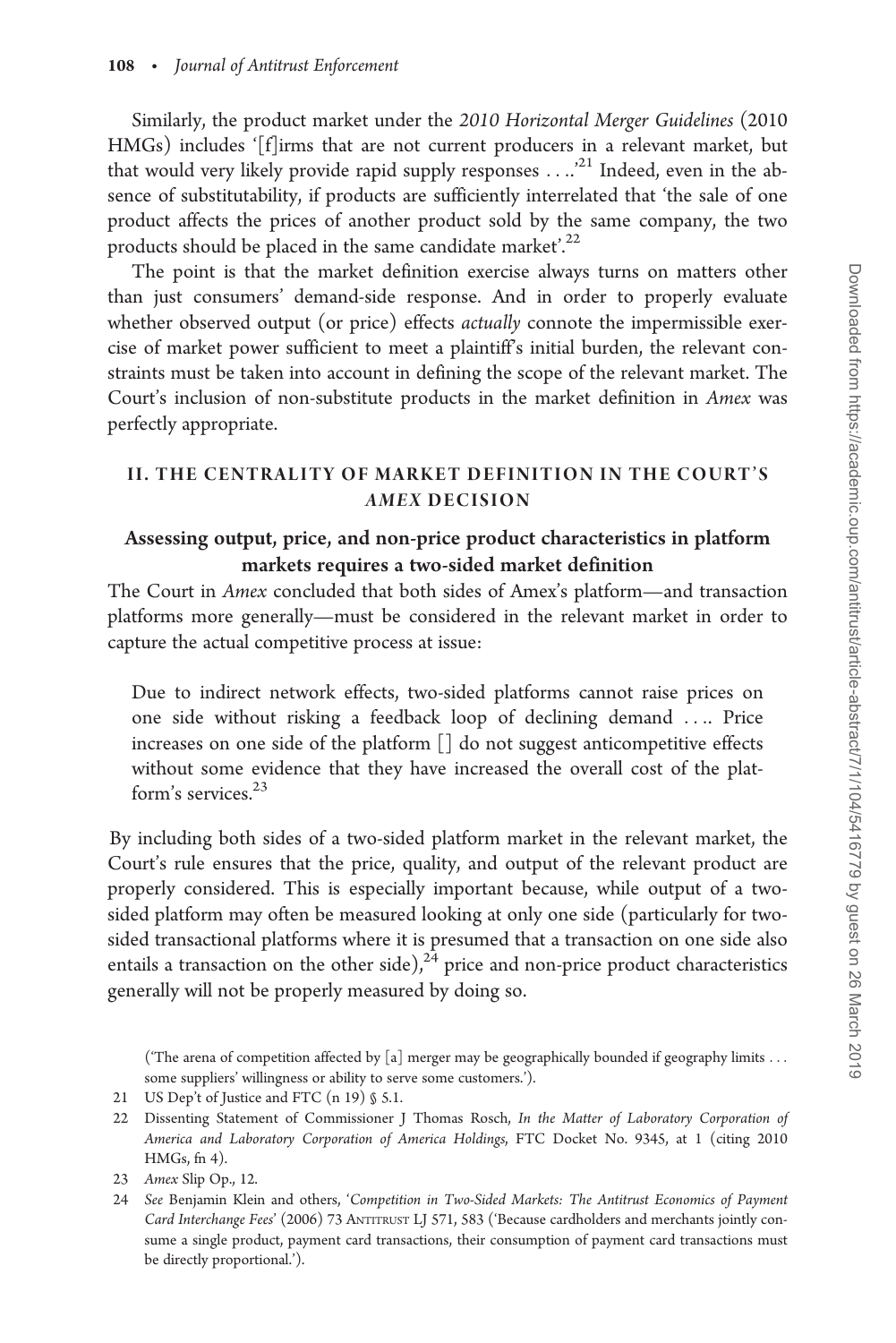First, the Court's approach ensures that the nature of the product at issue properly reflects the two-sidedness of the platform that produces it. The benefit of incorporating both sides of the market from the point of view of output is in properly defining the product. Thus, in the case of  $A$ *mex*, the product at issue is not 'payment acquisition services provided to merchants', but 'platform services facilitating transactions between cardholders and merchants'.<sup>25</sup> Once properly defined, viewing one side of the market may be sufficient for counting these, but the two-sided market definition ensures that what is being counted is the correct product on offer.

Secondly, defining the market to include both sides ensures that the full price and quality attributes of the product are considered. Where a single, two-sided product is at issue, the price may be spread across users on both sides of the market. Moreover, non-price product characteristics will necessarily differ between different sets of users. In fact, it is often the case that product quality is adjusted to users on one side of a platform in order to offer them an effectively negative price. Given the differential incidence of price and quality across a platform, it is impossible to capture the competitive dynamics and to measure the competitive effects by viewing only the partial price on one side.

#### The economic sense of the 'interrelated markets' test in Amex

Arguably, by including non-substitute, interrelated markets in the same analysis, the Court added another—and crucial—dimension to the market definition exercise in cases involving multi-sided platforms. The Court seems to hold that, in addition to traditional product and geographic market analyses, courts must also perform an interrelated markets analysis in order to ensure that the market power and market structure assessments incorporate effects occurring as a necessary consequence of cross-platform interrelatedness. 'Evaluating both sides of a two-sided transaction platform is also necessary to accurately assess competition.'26

As the multi-sided markets literature makes clear, multi-sided platforms are defined by the interrelatedness between their various sides, and market definition (and competitive effects) analysis must entail an assessment of all sides of a platform.<sup>27</sup> For platforms, the structure and interrelatedness of the relative prices (and other terms—like the 'anti-steering' terms at issue in Amex—that, in effect, determine the quality of the service) is what matters, not the specific prices charged to users on a given side of the market.<sup>28</sup> '[T]here is no meaningful economic relationship between benefits and costs on each side of the market considered alone ..., [and] any analysis of social welfare must account for the pricing level, the pricing structure, and the

<sup>25</sup> Amex Slip Op., 13 ('These platforms facilitate a single, simultaneous transaction between participants .... Transaction platforms are thus better understood as "suppl[ying] only one product" — transactions.') (quoting Klein and others, ibid 580).

<sup>26</sup> ibid 14.

<sup>27</sup> See eg James D Ratliff and Daniel L Rubinfeld, 'Is There a Market for Organic Search Engine Results and Can Their Manipulation Give Rise to Antitrust Liability?' (2014) 10 J COMP L ECON 517.

<sup>28</sup> See Jean-Charles Rochet and Jean Tirole, 'Two-Sided Markets: A Progress Report' (2006) 37 RAND J ECON 645, 646.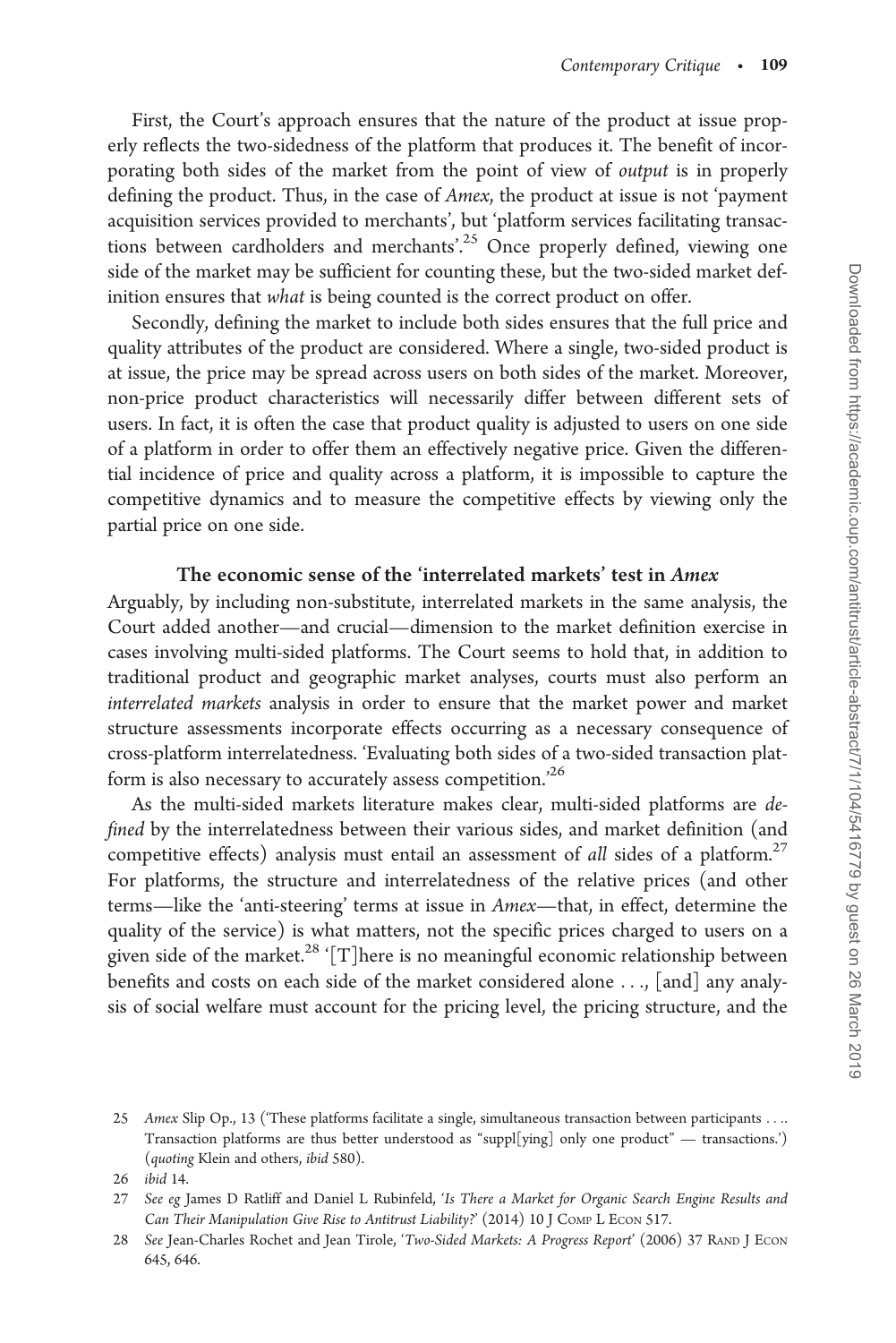feasible alternatives for getting all sides on board.'<sup>29</sup> Failing to account for crossplatform product characteristics and the interplay of price and quality across a platform will almost assuredly result in inaccurate antitrust decision-making.

Absent consideration of both sides of a platform, the analysis will arbitrarily include and exclude various sets of users and transactions, and incorrectly assess the extent and consequences of market power.<sup>30</sup> Indeed, evidence of a price effect on only one side of a two-sided platform can be consistent with either neutral, anticompetitive, or procompetitive conduct.<sup>31</sup> Only when output is defined to incorporate the two-sidedness of the product, and where price and quality are assessed on both sides of a sufficiently interrelated two-sided platform, is it even possible to distinguish between procompetitive and anticompetitive effects. 'Any other analysis would lead to "mistaken inferences" of the kind that could 'chill the very conduct the antitrust laws are designed to protect.'<sup>32</sup>

#### III. ADDRESSING THE CRITICISMS OF THE AMEX DECISION

#### 'Some' harm is not the same thing as 'competitively relevant' harm

A number of scholars believe that the Court erred in considering both sides of the two-sided market in Amex—not only as a function of market definition, but also as a function of an effects analysis. $33$  For these commentators, an effect that makes consumers worse off on one side of a multi-sided market is sufficient to meet the plaintiff's prima facie burden<sup>34</sup> of showing antitrust harm—irrespective of the effects on other side(s) of the platform.<sup>35</sup>

This equating of some harm to competitively relevant harm is misplaced, however, particularly for multi-sided platforms. For conduct to be actionable it must create or maintain monopoly power and permit its exercise. But, plainly, not all conduct that causes harm has this characteristic.

- 29 David S Evans, 'The Antitrust Economics of Multi-Sided Platform Markets' (2003) 20 YALE J REG 325, 355– 56. See also Jean-Charles Rochet and Jean Tirole, 'Platform Competition in Two-Sided Markets' (2003) 1 J EUR ECON ASSN 990, 1018.
- 30 See eg Michal S Gal and Daniel L Rubinfeld, 'The Hidden Cost of Free Goods' (2016) 80 ANTITRUST LJ 521, 557 (discussing the problematic French Competition Tribunal decision in Bottin Cartographes v Google Inc, where '[d]isregarding the product's two-sided market, and its cross-network effects, the court possibly prevented a welfare-increasing business strategy').
- 31 See eg Brief for Amici Curiae Prof David S Evans and Prof Richard Schmalensee in Support of Respondents in Ohio et al v Amex Co, 21 Judgment of the 15th Chamber of the Paris Commercial Tribunal dated 31 January 2012, Bottin Cartographes v Google Inc. & Google France, available at [http://](http://www.legalis.net/spip.php?page=jurisprudence-decision&id_article=3327) [www.legalis.net/spip.php?page=jurisprudence-decision&id\\_article=3327.](http://www.legalis.net/spip.php?page=jurisprudence-decision&id_article=3327) ('The first stage of the rule of reason analysis involves determining whether the conduct is anticompetitive. The economic literature on two-sided platforms shows that there is no basis for presuming one could, as a general matter, know the answer to that question without considering both sides of the platform.').
- 32 Amex Slip Op., 14 (quoting Brooke Group Ltd v Brown & Williamson Tobacco Corp (1993) 509 US 209, 226 (internal quotation marks omitted)).
- 33 See eg Amicus Brief of 28 Antitrust Law Professors, 3.
- 34 See Amex Slip Op, 9–10 for a basic description of the three-step, rule-of-reason, burden-shifting framework.
- 35 See Amicus Brief of 28 Antitrust Law Professors, 22 ('[T]his Court held, in a case where the defendant operated a two-sided platform, that each side represented a "separate ... market" and that injuring competition in the restrained market alone was sufficient to violate the Sherman Act.').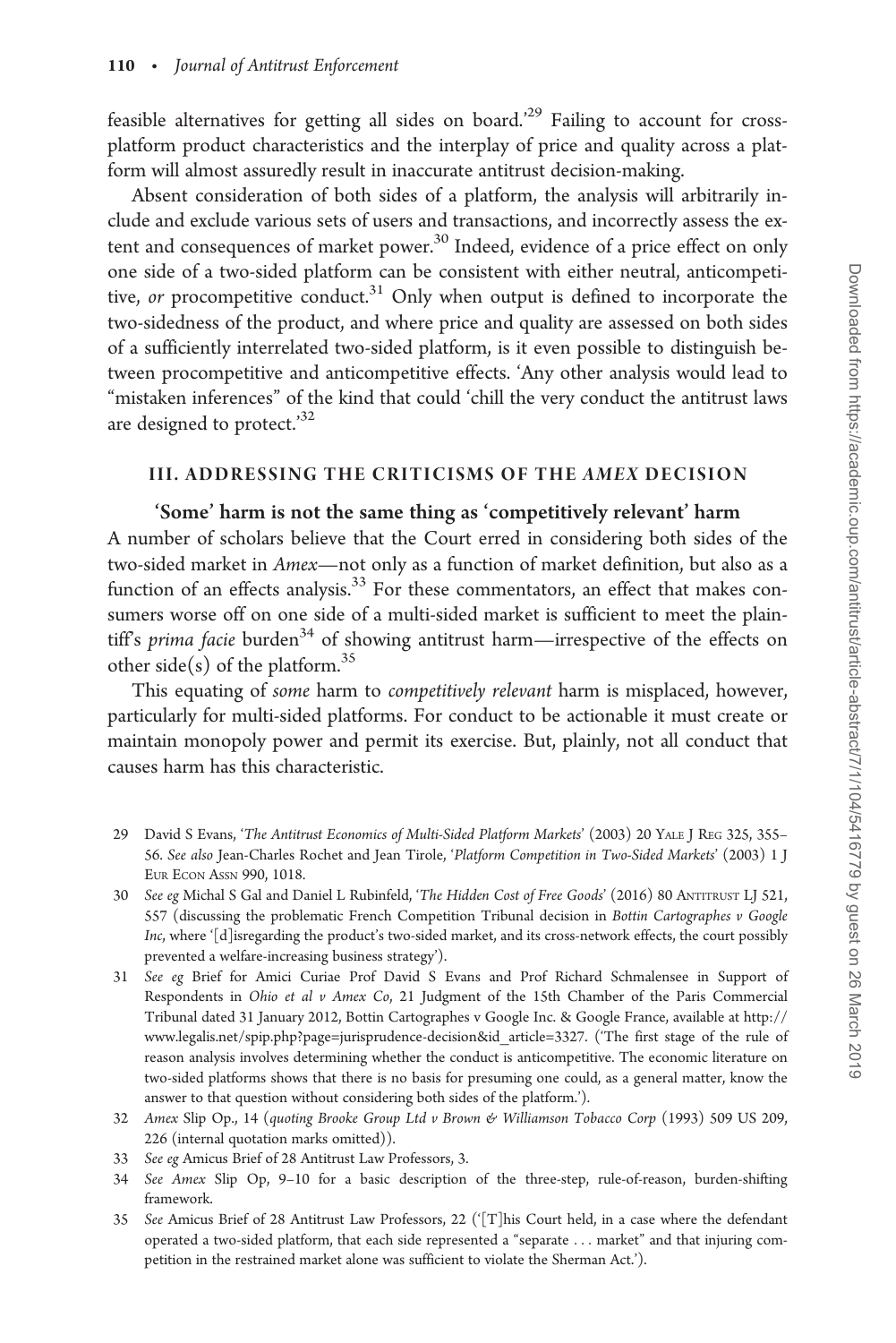Consider, for example, the bedrock antitrust principle which states that harm to certain competitors is not the same thing as harm to competition. One necessary implication of this principle is that harm to those competitors' customers is also not necessarily harm to competition because, for some customers (say, with brand loyalty to a particular firm), the loss of one competitor would also harm them—even if competition itself were not affected. The same is true for price discrimination that does not result from the exercise of market power, for mergers that differentially affect marginal and inframarginal consumers, and for temporary disruptions of competition insufficient to constitute the 'durable' exercise of market power, among others. Because this distinction between harm to some consumers and anticompetitive harm is so crucial to ferreting out conduct that creates or maintains monopoly power, antitrust law imposes the burden of proof on the plaintiff to first demonstrate that the conduct at issue has an actual anticompetitive effect—not merely that it results in some harm.

In the platform context, understanding whether there is harm to competition at all requires an assessment of the effects of conduct on all sides of the platform.  $[N]_0$ economic basis exists for establishing a presumption that 'harm' on one side of a two-sided platform is sufficient to demonstrate that market output has been restricted, or that consumer welfare has otherwise been harmed.<sup>36</sup> In fact, '[s]eparating the two markets allows legitimate competitive activities in the market for general purposes to be penalized no matter how output-enhancing such activities may be.<sup>37</sup>

#### 'Separate markets' analysis is insufficient to incorporate cross-platform effects

Nevertheless, some critics assert that courts can and should 'account for' crossplatform effects in the effects analysis, but not by inextricably intertwining both sides of a two-sided market in the definition of the relevant market.<sup>38</sup> In other words, these critics would consider Amex's 'payment acquisition services to merchants' as a separate product, assess output in terms of the number of merchants who use Amex's platform, and assess price as the direct price charged by Amex to merchants for these services. Consumer 'feedback' would be relevant, but only to the extent that it affects the number of merchants who use the platform.

This perspective runs into pitfalls of its own making, however. Consider the hypothetical 'Dine Out' restaurant reservation app imagined by Katz and Sallet. The app attracts customers to its platform by providing rewards and charges restaurants a fee when customers book through the app.<sup>39</sup> As Katz and Sallet point out:

<sup>36</sup> Amicus Brief of Law & Econ Scholars, 19. See also Amex Slip Op., 16 ('On the other side of the market, Amex uses its higher merchant fees to offer its cardholders a more robust rewards program, which is necessary to maintain cardholder loyalty and encourage the level of spending that makes Amex valuable to merchants.').

<sup>37</sup> US v Am Express Co (n 4) 198.

<sup>38</sup> Katz and Sallet (n 15) 2161 ('[I]t is essential to account for any significant feedback effects and possible changes in prices on both sides of a platform when assessing whether a particular firm has substantial market power.').

<sup>39</sup> ibid 2146.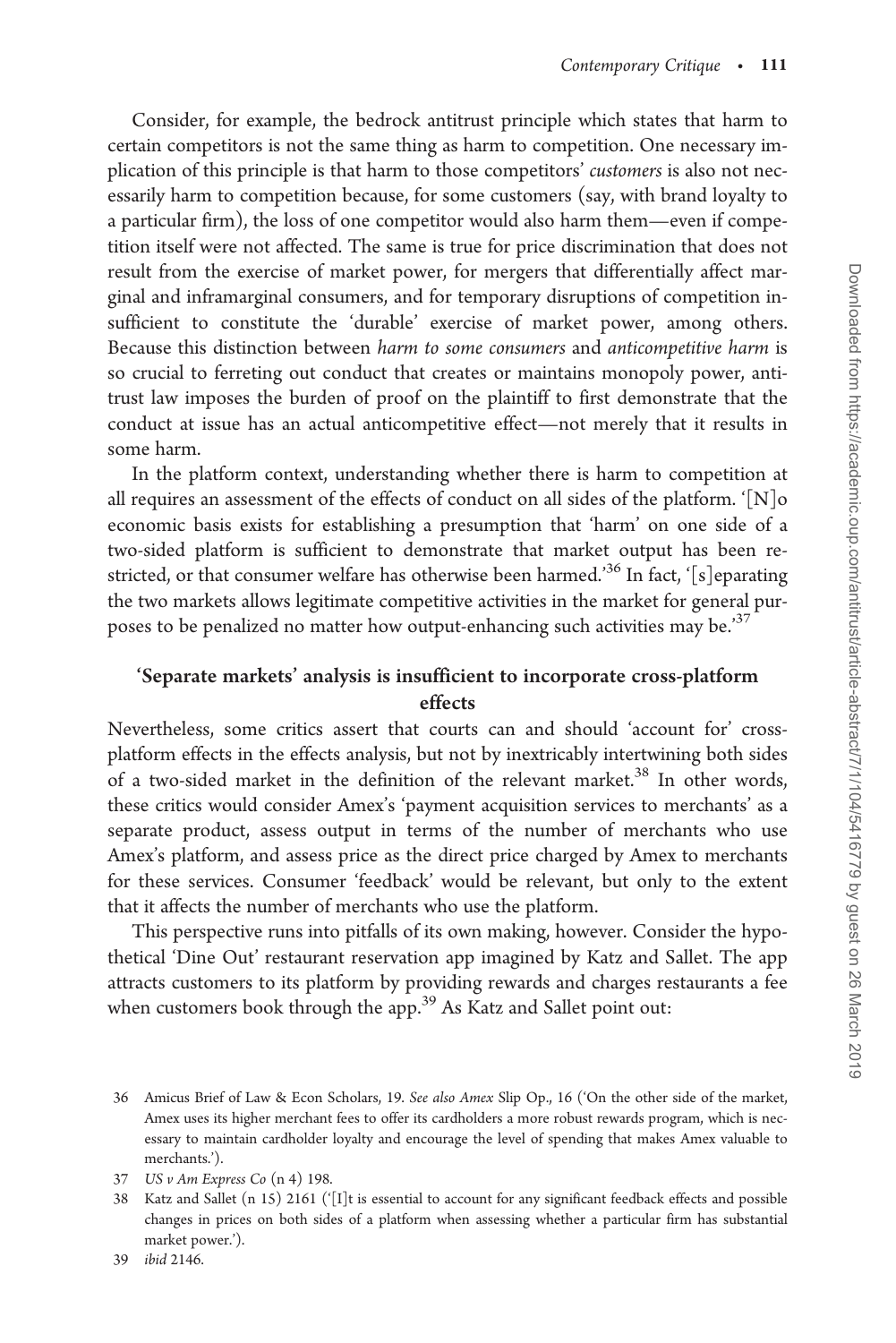Suppose one defined a single, two-sided market comprising [reservation] services sold to both restaurants and consumers. Although both scenarios below correspond to a net price of \$1 per consummated reservation, merchant and consumer welfare can be significantly different depending on whether: (a) restaurants pay a \$2 fee and consumers receive incentive payments equal to \$1, or (b) restaurants pay a \$10 fee and consumers receive payments equal to \$9. Holding the number of participating restaurants and consumers fixed, restaurants are clearly worse off under scenario (b), while consumers are better off. Because the net price is \$1 in each case, the net-price approach would consider consumers' gains to fully offset the restaurants' losses.... To understand output and welfare effects, one must also examine the individual components of the net price. $40$ 

The problem they point to—that consideration of net price effects is insufficient to capture overall welfare effects—is a problem only because the separate markets approach assumes away the relevant mechanism of potential harm. That is, '[h]olding the number of participating restaurants and consumers fixed' in their example means simply assuming that there are no welfare effects, where such effects are precisely a function of the number of transactions between restaurants and consumers enabled by the platform's pricing structure.

Indeed, to the extent that Katz and Sallet would 'consider' cross-platform effects, they are forced to drop the all-else-equal assumption and assess whether output would change because of the challenged conduct:

In looking at the individual components, it can be necessary to consider their interaction. For example, one can examine whether restaurants benefitted from the higher fees that resulted from Dine Out's challenged practices, as those higher fees induced Dine Out to pay larger rewards payments to diners. Notice, however, that a restaurant would benefit from the larger rewards only if they induced consumers to patronize the restaurant to a greater degree.<sup>41</sup>

Yet they continue to assert that netting out the effects on both sides of the platform will lead to incorrect results:

[B]ecause the benefits to the restaurant due to higher rewards would be mediated by consumer behavior, there is no guarantee that the benefits to the restaurants would equal the change in rewards paid to consumers, contrary to the assumption of the net-price approach. For example, it is possible that the rewards merely shift diners' choice of reservation mechanism to Dine Out without changing the restaurants at which they ultimately dine. If this were the case, then the increase in rewards paid to diners would not offset harm suffered by the restaurants at all. $42$ 

<sup>40</sup> ibid 2167 (emphasis added).

<sup>41</sup> ibid 2168.

<sup>42</sup> ibid.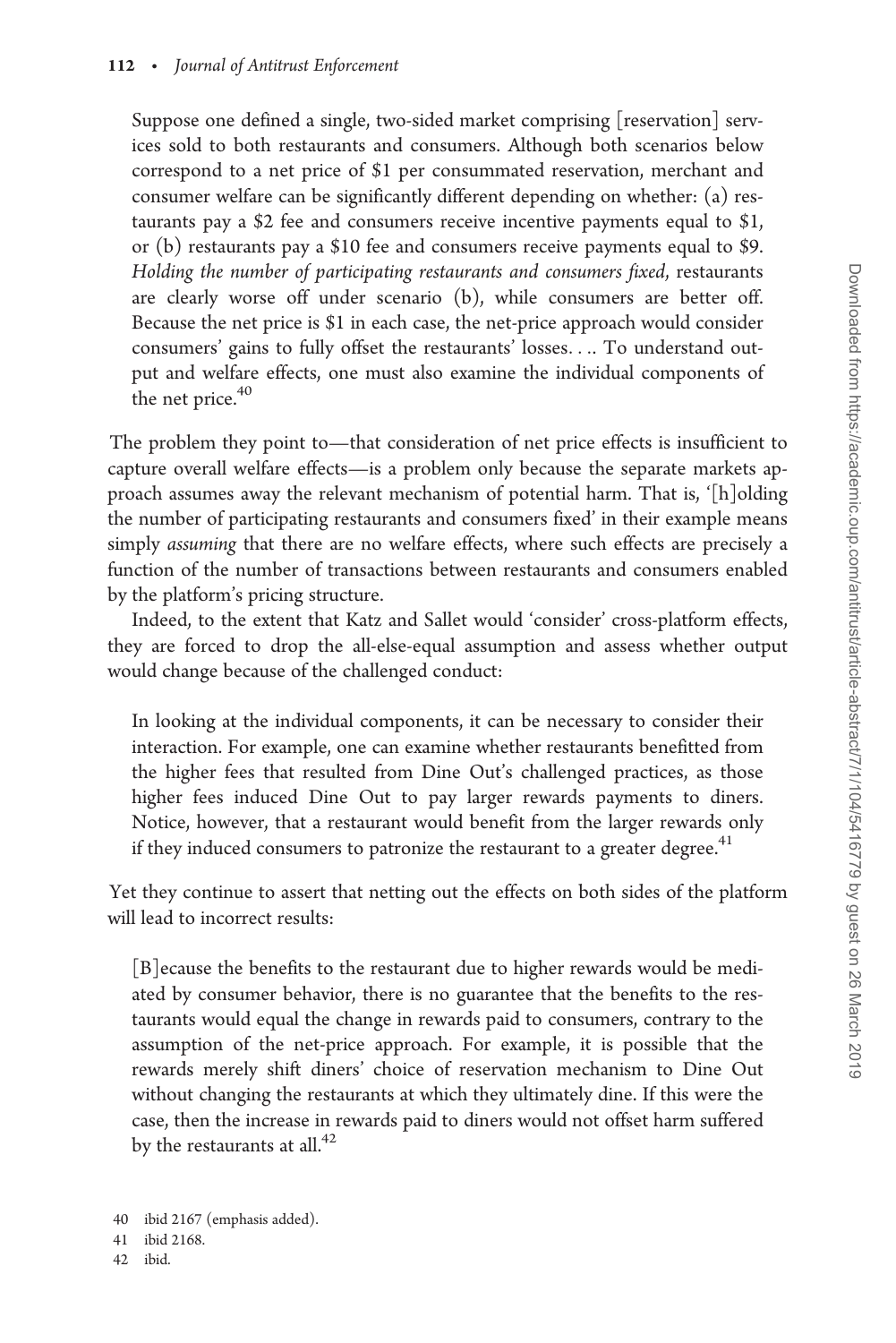The problem, of course, is that this simply shows that the initial market definition was incorrect. According to this hypothetical, other reservation mechanisms must be included in the relevant market—and, apparently, Dine Out will not be able to sustain the hypothetical price increase. If Dine Out's fees are too high, merchants will simply refuse to use the service. And they can do so 'without changing the restaurants at which [consumers] ultimately dine' because, by the terms of the hypothetical, consumers are already using other mechanisms to make reservations without any effect on their choice of restaurant. This suggests that Dine Out does not have market power in the first place, not that measuring net effects is inappropriate.

The single market approach avoids this problem by, first, correctly identifying the relevant market and, secondly, by assessing welfare effects based on transactions between restaurants and diners. If, indeed, the fee increase results in a decrease in transactions (because restaurants drop the service and comparable alternatives aren't available), the greater rewards offered to consumers will not offset the higher fees charged to restaurants because neither will be incurred in the first place. Similarly, to the extent that the rewards do increase the number of transactions, the net effect will be the appropriate measure of welfare, even if the gains are distributed differently across the sides of the platform.

#### The separate markets framework applied to Amex

In a separate markets analysis in Amex that 'accounts for' cross-market effects but evaluates them on only one side of the platform, the determination might (accurately) be made that cardholders' preferences constitute a significant constraint on Amex, but, viewing only the effect on services offered by Amex to merchants, this would not necessarily alter the conclusion that the challenged conduct was harmful.

According to Katz and Sallet, accounting for feedback effects in a separate markets framework means 'consider[ing] price changes on one side of the platform while holding prices on the other side constant and examining whether there are significant, plausible feedback effects'.43 But this approach excludes consideration of feedback effects that are not automatic, but that arise from a change in pricing structure by the platform in response to lost revenue on one side of the market. And yet that is the sine qua non of platforms: the imposition of pricing and usage terms on two sides of a market simultaneously in order to balance the participants and maximize revenue.

Consider the market dynamics in the absence of the anti-steering provisions at issue in Amex. In such a world, Amex would not reliably earn revenue from the service charges it imposes on merchants: either these charges would be lower (as the Petitioners contend), or they would be irrelevant (because merchants would 'steer' consumers to other payment mechanisms and no charges would be incurred). In either case, there would be fewer Amex card transactions, and Amex would earn less revenue. In response, Amex would not likely 'hold[] prices on the other side constant'. Given the expected volume of transactions and merchant-fee revenue, Amex would 'rebalance' its pricing structure, presumably by reducing the benefits offered to consumers. Fewer consumers would pay for an Amex card given the reduced benefits, and thus Amex's revenue from the annual fee it charges to cardholders—which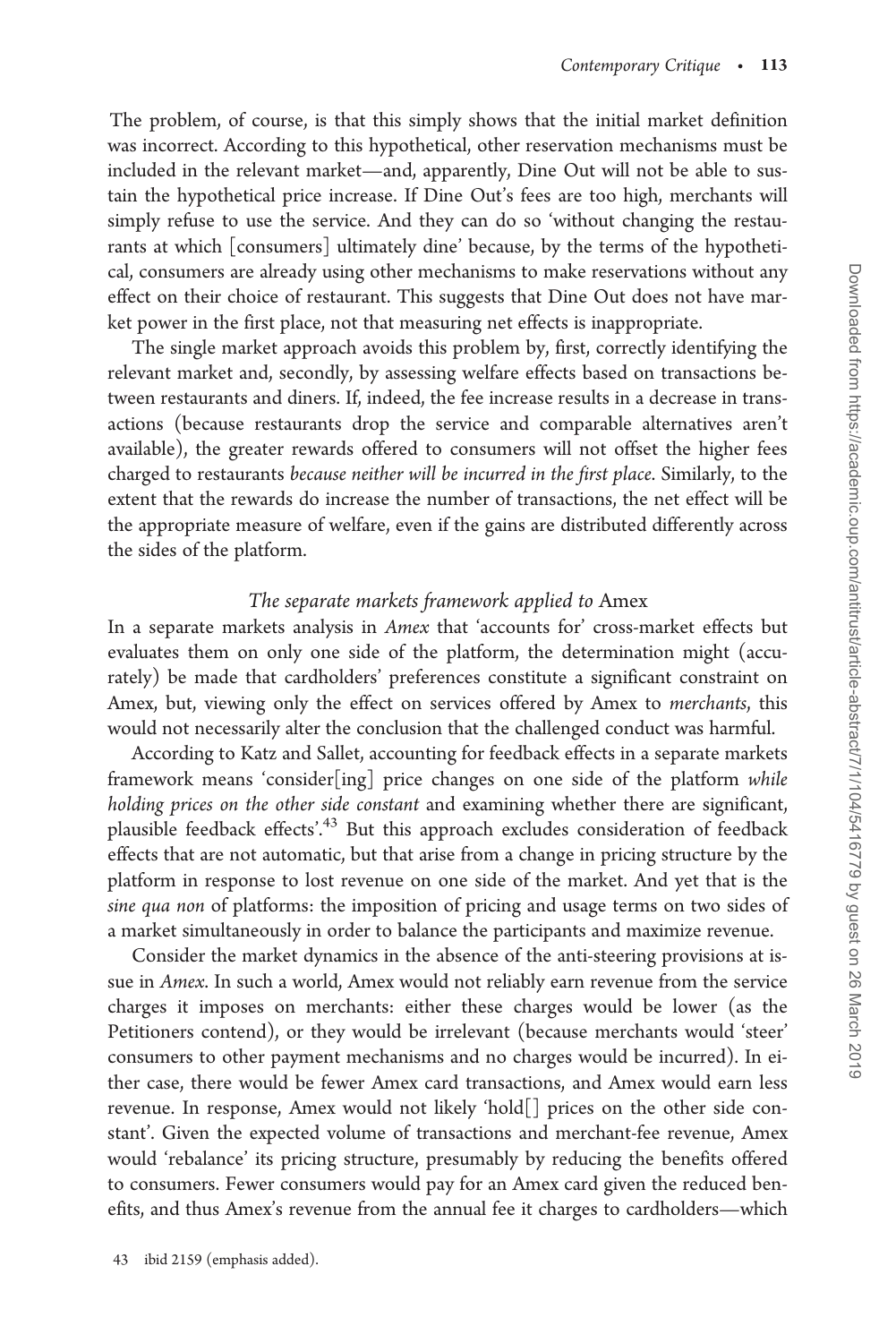also helps to fund its benefits—would also be reduced, leading Amex to offer even fewer benefits, fewer consumers to carry and use the card, and so on.

Moving from this world to one in which anti-steering provisions are imposed would, presumably, have the reverse effect: increased revenue derived from merchant fees. Crucially, this ability to increase revenue from the imposition of higher merchant fees need not result from the exercise of market power. In fact, merchants willingly accept Amex cards despite their higher fees because they benefit from the cardholder subsidy provided by Amex in the form of cardholder rewards.<sup>44</sup>

In the absence of Amex's anti-steering provisions, however, each merchant's incentive is to accept Amex cards in the abstract, but to convince consumers to pay with a different, lower cost card at the point of sale when doing so does not mean losing the sale. If the merchant cannot induce a switch, the merchant is in no worse position and it (willingly) accepts payment via Amex. If it can induce an Amex cardholder to pay with a different card with a lower merchant fee, so much the better. Each individual merchant thus benefits from the Amex 'system', which increases the overall volume of sales, but also from strategically undermining the system. No single merchant bears a significant cost of doing so, and yet merchants and consumers overall lose out if the sum total of merchants' strategic conduct reduces the size of the cardholder subsidy and/or the number of Amex cardholders.<sup>45</sup>

Thus, it is simply incorrect that:

Amex's fundamental argument is that it must prevent steering away from its cards in order to keep its rewards high and support its business model. That argument depends on using an exercise of market power to raise prices and direct the benefits elsewhere, and imposes a restraint that ensures that those benefits cannot redound to merchants' benefit through the competitive process.<sup>46</sup>

Rather, Amex's 'fundamental argument' is that its pricing structure increases transaction volume (benefitting both merchants and cardholders), and that that the lure of that benefit—not the exercise of market power—is what induces merchants to accept Amex's higher merchant fees. The restraint ensures that those benefits are not whittled away by individual merchants trying to capture more of the benefit for themselves; it does not prevent merchants from realizing the benefits of a competitive system in which Amex's prestige and cardholder rewards induce cardholders to engage in more and/or higher value transactions.

The separate markets analysis of this market fails to capture the competitive process at issue, which requires consideration of how Amex's pricing structure affects the incentives and conduct of actors on both sides of the platform simultaneously.

<sup>44</sup> See Amex Slip Op., 16 ('Amex's increased merchant fees reflect increases in the value of its services and the cost of its transactions, not an ability to charge above a competitive price.').

<sup>45</sup> See Todd J Zywicki, Geoffrey A Manne and Kristian Stout, 'Behavioral Economics Goes to Court: The Fundamental Flaws in the Behavioral Law & Economics Arguments Against No-Surcharge Laws' (2017) 82 Mo L Rev 769, 787–88 ('Whatever the reduction in the network's value caused by this [strategic] conduct, each merchant would bear only a fraction of that cost but enjoy the full benefit of [its strategic conduct]. So, each establishment in the network would have the individual incentive to cheat to the collective harm of everyone.').

<sup>46</sup> Amicus Brief of 28 Antitrust Law Professors, 35.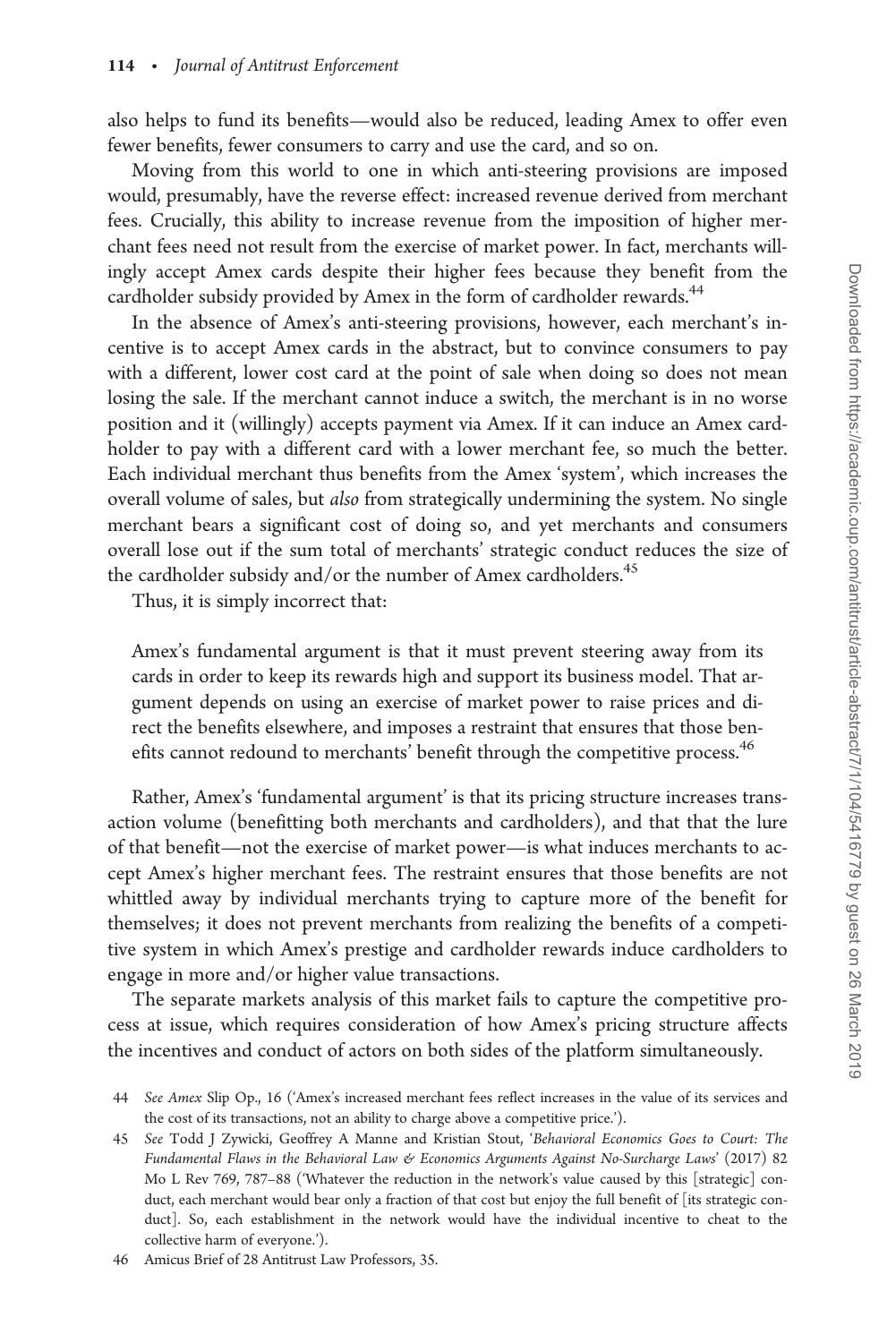#### IV. THE PNB PROBLEM

In theory at least, an analysis of offsetting procompetitive efficiencies could accommodate the requisite complexity and incorporate the effects of conduct on both sides of a two-sided market. But why would that make any sense? If, because of the interrelatedness of the sides of the market, it is improper to consider competitive effects on only one side in isolation—a clear consequence of the economic literature on multi-sided markets—why would it make sense to limit the market definition to only one side in order to facilitate the plaintiff making out its prima facie case, only to have the entire analysis upended by the defendant's demonstration of countervailing effects elsewhere? Not only is such an approach certain to increase the risk of false positives, it is also analytically incoherent (as well as a likely waste of judicial resources).

But aside from the analytical problems with this approach, there is another consideration that may have impelled the Court to incorporate both sides of a two-sided market in the market definition exercise and not in steps two and three of the burden-shifting framework: the possible constraints on the analysis of 'out-of-market', procompetitive effects imposed by the Court's decisions in United States  $\nu$ Philadelphia Nat'l Bank ('PNB') and United States v Topco Assocs, Inc ('Topco'). $47$ 

The district court in *Amex* held that the case involved 'two separate yet complementary product markets',<sup>48</sup> and, citing *Topco* and *PNB*, asserted that, '[a]s a general matter ..., a restraint that causes anticompetitive harm in one market may not be justified by greater competition in a different market'.<sup>49</sup> Justice Breyer echoes this conclusion in his dissent.

Although some scholars assert that PNB and Topco apply to preclude the consideration of offsetting, 'out-of-market' efficiencies, it is not, in fact, clear that the PNB limitation applies in Sherman Act cases: as a matter of precedent, PNB applies only to mergers evaluated under section 7 of the Clayton Act; it is not controlling in the context of Sherman Act cases. And to the extent that Topco might be relied upon as a basis for arguing that the Supreme Court has extended the holding in PNB to the Sherman Act, it is a thin, weak reed.

The Court in Topco cited PNB in dictum, not for a doctrinal proposition relating to the operation of the rule of reason, but for a general, conceptual point about the asserted difficulty of courts adjudicating between conflicting economic rights ('The fact is that courts are of limited utility in examining difficult economic problems.<sup>50</sup>) and the use of per se analysis to sidestep this problem.

Our inability to weigh, in any meaningful sense, destruction of competition in one sector of the economy against promotion of competition in another sector is one important reason we have formulated per se rules.

\*\*\*

- 48 US v Am Express Co (n 2) 171.
- 49 ibid 247 (citing Topco, 610 and PNB, 370).
- 50 Topco, 609.

<sup>47 (1963) 374</sup> US 321 [hereinafter, 'PNB']; (1972) 405 US 596 [hereinafter 'Topco'].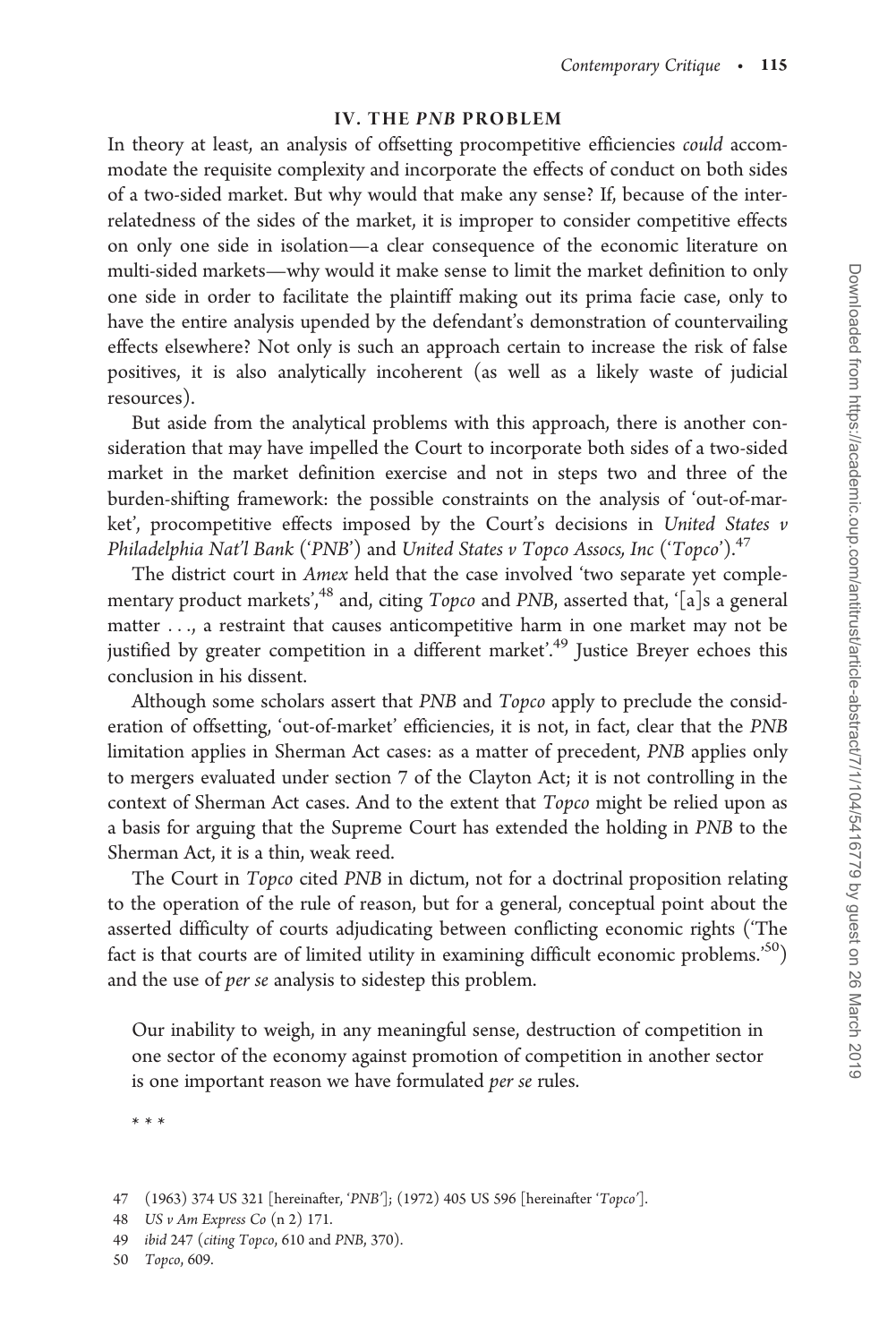Antitrust laws in general, and the Sherman Act in particular, are the Magna Carta of free enterprise. They are as important to the preservation of economic freedom and our free enterprise system as the Bill of Rights is to the protection of our fundamental personal freedoms. And the freedom guaranteed each and every business, no matter how small, is the freedom to compete — to assert with vigor, imagination, devotion, and ingenuity whatever economic muscle it can muster. Implicit in such freedom is the notion that it cannot be foreclosed with respect to one sector of the economy because certain private citizens or groups believe that such foreclosure might promote greater competition in a more important sector of the economy. 51

Nowhere does the Court in Topco suggest that it is inappropriate within a rule-ofreason analysis to weigh out-of-market efficiencies against in-market effects.

Somewhat more resolutely, Justice Breyer, also citing Topco, concludes in his dissent that a burden-shifting analysis would not incorporate consideration of both sides of the market: 'A Sherman Act §1 defendant can rarely, if ever, show that a procompetitive benefit in the market for one product offsets an anticompetitive harm in the market for another.'52

None of these is a strong basis upon which to assert that the Court has held that it is inappropriate for courts to weigh out-of-market efficiencies in step three of a rule-of-reason analysis. But it is certainly a risk, and, at the very least, the Court may have been reluctant to weigh in on the matter either way in Amex.

More troubling, however, are the implications of the logic of PNB as applied to platforms. Katz and Sallet, for example, contend that the logic of PNB should preclude considering the full extent of platform markets both in steps two and three and in step one of the rule-of-reason burden-shifting analysis:

[A]ntitrust analysis has consistently rejected, and should continue to reject, the notion that harm to competition can be justified on the grounds that it also confers benefits to another group of users. Regardless of whether one defines a single, multisided market or a set of closely linked one-sided markets, courts should continue to apply separate-effects analysis. Stated another way, the doctrinal principles in [PNB] and Illinois Brick Co. counsel against balancing harms and benefits across distinct user groups, regardless of how the markets are labeled.<sup>53</sup>

Unfortunately, this is where the rubber meets the road. The net effect is that proponents of assessing the 'other' side of a two-sided market only through a balancing of procompetitive efficiencies in steps two and three of the rule-of-reason analysis are, in fact, arguing against any consideration of those effects at all. Indeed, the scholars who signed the Amicus Brief of 28 Antitrust Law Professors in Amex reject the view and counsel that the Court should, as well—'that a "relevant market" for antitrust purposes must (or even can) include "both sides" of a two-sided platform', while

<sup>51</sup> ibid 610–11 (citing PNB, 371) (emphasis added).

<sup>52</sup> Amex Slip Op., 24 (Breyer J, dissenting).

<sup>53</sup> Katz and Sallet (n 15) 2171.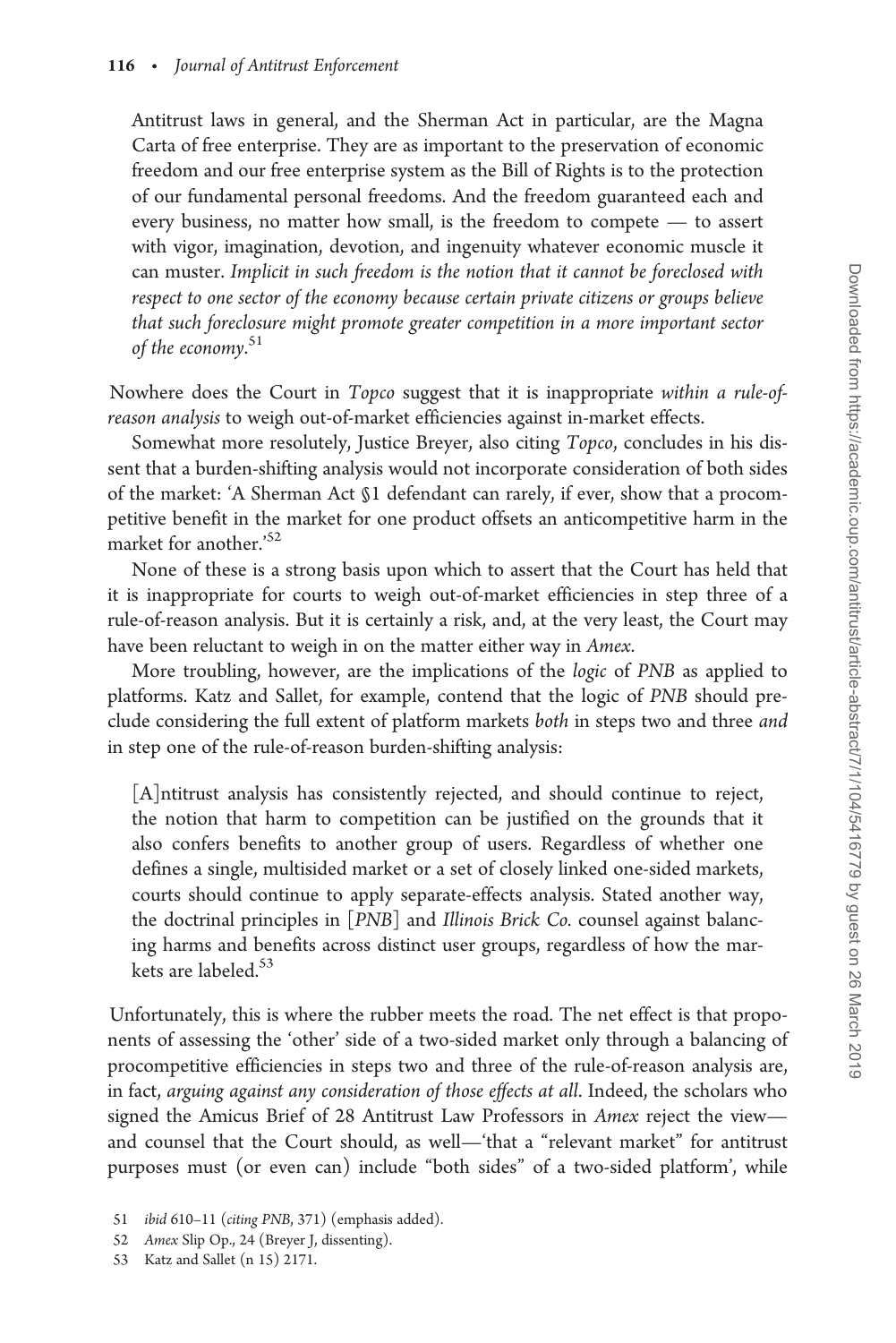simultaneously denying 'that competitive harms and benefits must be (or even can be) 'netted' across relevant markets in rule-of-reason cases'.<sup>54</sup> In the end, this suggests some disingenuousness on the part of scholars who contend that it is the incorporation of both sides of a two-sided market into a single relevant market that is the problem in Amex, not that the Court 'accounted for' cross-platform effects.

#### V. CONCLUSION

The only way to properly identify the competitive process at issue and to assess the competitive effects of platform conduct intermediating two interconnected sets of market actors—particularly when it imposes constraints or costs unevenly between them—is through a more nuanced market definition analysis. Whether that is best characterized as adding a new market definition test (an 'interrelated markets' test) to the traditional product and geographic market tests, or as enhancing the product market test to incorporate two-sidedness, it is not possible to reliably account for tightly interrelated two-sided markets through a separate markets analysis. The Court in Amex appears—sensibly—to have reached this same conclusion.

## The American Express opinion, the rule of reason, and tech platforms

### Tim Wu\*

This commentary on the US Supreme Court's American Express opinion is limited to two points (readers unfamiliar with the decision can read the summary in the  $margin$ ).<sup>1</sup>

First, in my view, the American Express opinions in both the Supreme Court and Second Circuit exemplify an unfortunate trend in the antitrust law, one best described as the tendency to elevate theory over evidence. There is some irony in this trend: there was a time, at its height during the 1970s and 1980s, that critics charged the antitrust with too much pro-government bias and an indifference to realities of economy. That movement yielded the well-known turn towards a more evidencebased, 'rule of reason' approach. But today, in decisions like American Express, matters have come full circle, so much that courts in cases like American Express are once

<sup>54</sup> Amicus Brief of 28 Antitrust Law Professors, 3. See also ibid 33 (courts should not consider 'out-of-market benefits'), and ibid 12 (balancing must occur 'within the relevant market' (emphasis in original)).

<sup>\*</sup> Tim Wu, Julius Silver Professor of Law, Science, and Technology, Columbia University Law School. Email: wu@pobox.com. I wish to thank Nicole Fleming for research assistance.

<sup>1</sup> The case concerned the legality of American Express's use of 'anti-steering provisions'. The provisions are contractual rules meant to prevent merchants who accept American Express from, nonetheless, steering consumers towards cheaper options (ie those with lower merchant fees). The Justice Department and seventeen states sued American Express based on the premise that the rules inhibit competition and prevent cards with lower fees, like Discovery, from gaining a competitive advantage by lowering their prices. Though the government won at the trial level, see United States v Am Express Co (EDNY 2015) 88 F Supp 3d 143, American Express prevailed before the Second Circuit and the Supreme Court. Ohio, et al v Am Express Co, et al (2018) 138 S Ct 2274.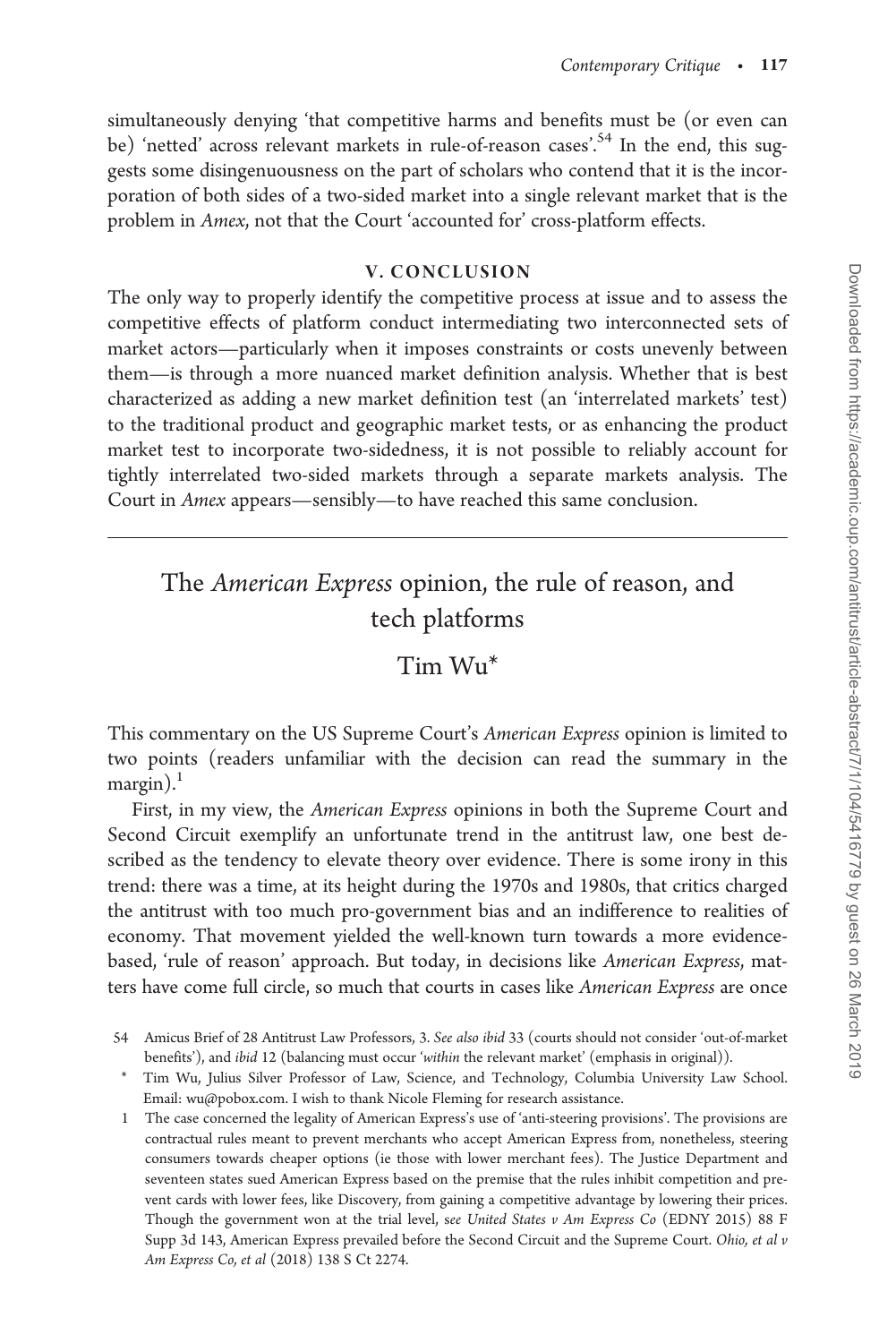again willing to disregard evidence of anticompetitive harm in favour of abstract theory—in favour of the defendant.

As such, Justice Thomas's opinion in American Express can be seen as a mirror image of the *per se* rules that once prevailed throughout antitrust. If those *per se* cases suggested an automatic victory for the plaintiff without evidence of competitive harm, the American Express courts have granted dismissal for the defendant despite good evidence of such harm. And as a result, American Express is an example of a retreat from the evidentiary focus supposedly motivating the Court's shift towards a rule-of-reason analysis.

That is the first point. The second concerns the future impact of the decision. The Supreme Court's opinion does have one great merit as compared to the Second Circuit's: it is narrow, indeed far narrower than some have suggested. In particular, claims that the decision 'immunizes' the major tech platforms from antitrust scrutiny are incorrect.<sup>2</sup> It seems clear that firms like Google, Facebook, and Twitter are not covered by the American Express opinion, as explained here.

It is true that an opinion creating rules for all two-sided platforms would have fundamentally changed much of antitrust law, by reaching so much of American commerce. For the concept of a two-sided platform is open-ended enough to conceivably describe businesses as diverse as malls, sports leagues, real estate agents, stock exchanges, and most tech platforms.<sup>3</sup> The Second Circuit's alarmingly open-ended ruling in favour of *American Express* shows the need for careful treatment in this area.<sup>4</sup>

But the Court emphasized that credit card companies are so-called 'transaction platforms,' a subset of two-sided platforms.<sup>5</sup> The opinion goes on to define transaction platforms as those that cannot provide a service to one side of the market independently—those that, by necessity, facilitate a 'simultaneous' interaction between the two sides. $6$  As such, according to the Court, transaction platforms only compete with other transaction platforms.<sup>7</sup>

That limitation makes American Express inapplicable to most major tech platforms as well as most of what are traditionally called 'two-sided' platforms. Consider, for example, two firms of much interest in the present discourse: Facebook and Google. While both firms, roughly speaking, have business models based on bringing together different groups—advertisers and users—they do not exist for the sole purpose of facilitating simultaneous transactions between the two. Users do plenty of things on

- 2 To the degree that any writings with my byline may suggest otherwise, I remind readers that the author does not control his headlines.
- 3 Shopping malls bring together shoppers and stores. Geoffrey G Parker and Marshall W Van Alstyne, 'Two-Sided Network Effects: A Theory of Information Product Design' (2005) 51 Mgmt Sci 1494, 1495 table 1. Stock exchanges bring together equity purchasers and listed companies: ibid. Residential real-estate agents bring together home buyers and home sellers; Id. Travel reservation websites like Expedia, Travelocity, and Orbitz bring together travelers and hotels, airlines, and rental car services; and Id. Sports leagues bring together fans and advertisers. Helmut Max Dietl and others, 'A Contest Model of a Professional Sports League with Two-Sided Markets' (2012) 232 J Econ Stat 336, 337.
- 4 See nn 36–40 and accompanying text.
- 5 *ibid* 2280 ('[C]redit-card networks are a special type of two-sided platform known as a "transaction" platform.')
- 6 ibid 2280–81 (defining a 'transaction' platform and noting that 'no credit-card transaction can occur unless both the merchant and the cardholder simultaneously agree to use the same credit-card network').
- 7 ibid 2287 ('Only other two-sided platforms can compete with a two-sided platform for transactions.')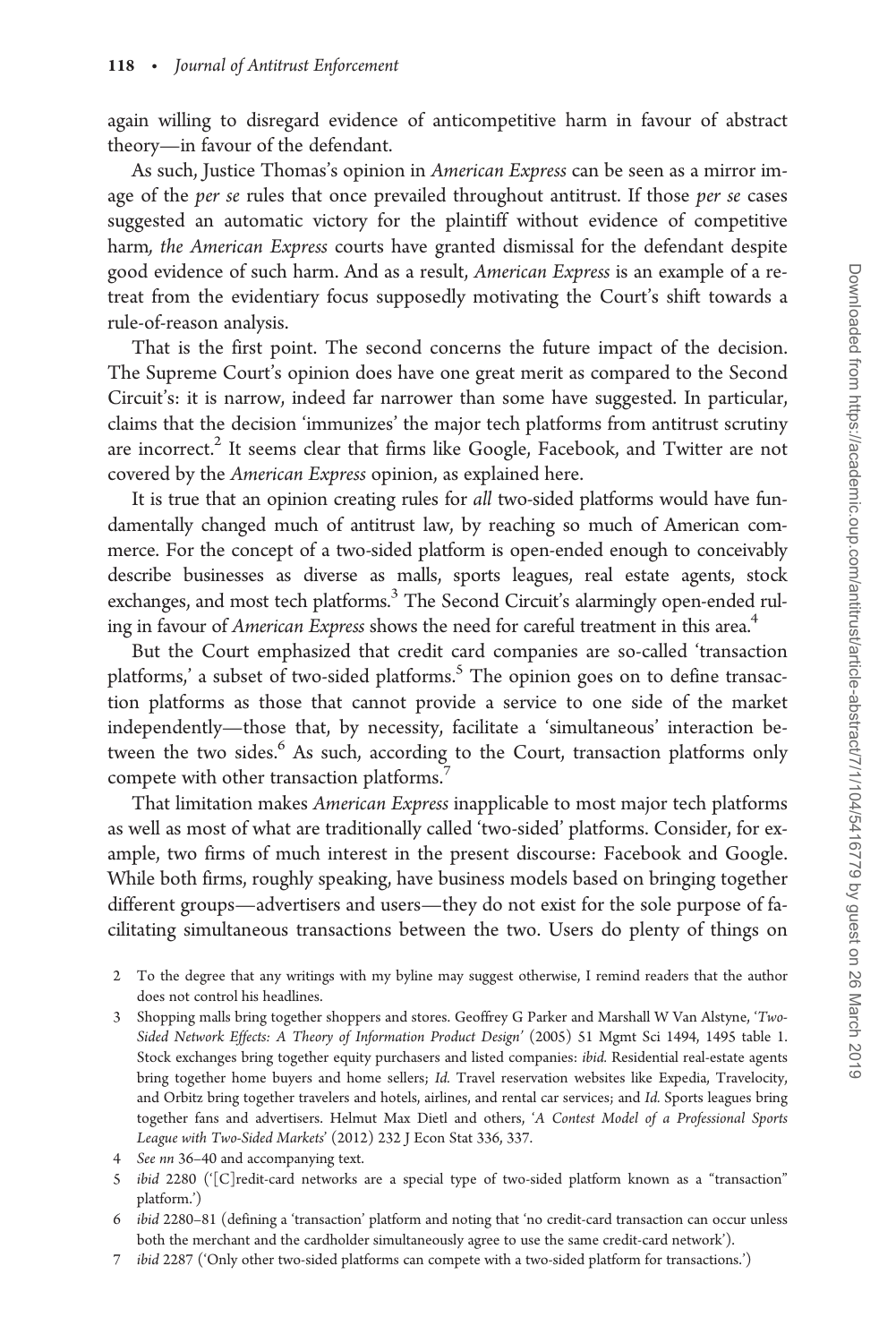Google or Facebook outside of transactions with advertisers, such as interacting with other platform users, conducting searches, and so on. For that matter, the American Express opinion would not cover a nightclub that offers a subsidized 'ladies' night' the textbook example of a two-sided platform $^{8}-$ given that the nightclub does not facilitate a 'simultaneous' transaction between the male and female customers, and offers more than just the facilitation of such transactions.

Of course, there are major tech platforms whose existence seems predicated on facilitating simultaneous transactions and little more. An obvious example is ridesharing companies such as Uber, Lyft, and their brethren. However, that said, it is not entirely clear that American Express offers a defendant something ultimately all that different than what the defendant already might have presented as a procompetitive justification under the rule-of-reason analysis. This further suggests that American Express is a case of limited long-term import.

A final point relates to the slightly unpredictable impact of the American Express ruling. By suggesting that the only competitors to two-sided transaction platforms are other two-sided transaction platforms, the logic of the decision may sometimes yield very narrow market definitions. Consider, for example, a hypothetical merger of ride-sharing services Uber and Lyft, and assume, for a moment, that both are 'transaction platforms'. If their only competitors are other two-sided ride-sharing operations, then taxis and other forms of competition might be excluded, yielding higher market shares and making any potential merger more likely to violate the Clayton Act.

All this goes to underscore the essential folly of the decision. By mixing in unnecessarily complex economic principles into the decision, the courts are creating an antitrust law in which generalist courts, wary of the rule-of-reason's balancing, might cherry-pick a new economic theory for each case so as to yield the result preferred. That has the impact of dragging the law further and further away from anything approaching the competitive realities of the industry in question.

#### I. RULE-OF-REASON ANALYSIS IN AMERICAN EXPRESS

The American Express opinion should be understood in the broader context of the last several decades and the ruse of 'rule-of-reason' antitrust. As any student of antitrust knows, there was a time when American law broadly took various forms of restrictive agreements as categorically, or per se anticompetitive. Such agreements, including many forms of vertical agreement, were categorically condemned without any inquiry into their purpose or effects.<sup>9</sup> But over the last forty years, antitrust doctrine has retreated from per se rules and moved towards the 'rule-of-reason' analysis

<sup>8</sup> See eg Parker and Van Alstyne (n 3) 1495 table 1 (listing 'ladies' nights' as an example of a two-sided market, as the bars or restaurants act as an intermediary that brings together men's admissions and women's admissions); Julian Wright, 'One-Sided Logic in Two-Sided Markets' (2004) 3 Rev Network Econ 44, 45–50 (illustrating fallacies that arise from applying the logic of one-sided markets to two-sided markets, using 'ladies' nights' at heterosexual nightclubs as an example of the latter).

<sup>9</sup> See Mark A Lemley and Christopher R Leslie, 'Categorical Analysis in Antitrust Jurisprudence' (2008) 93 Iowa L Rev. 1207, 1213–14, 1219–20.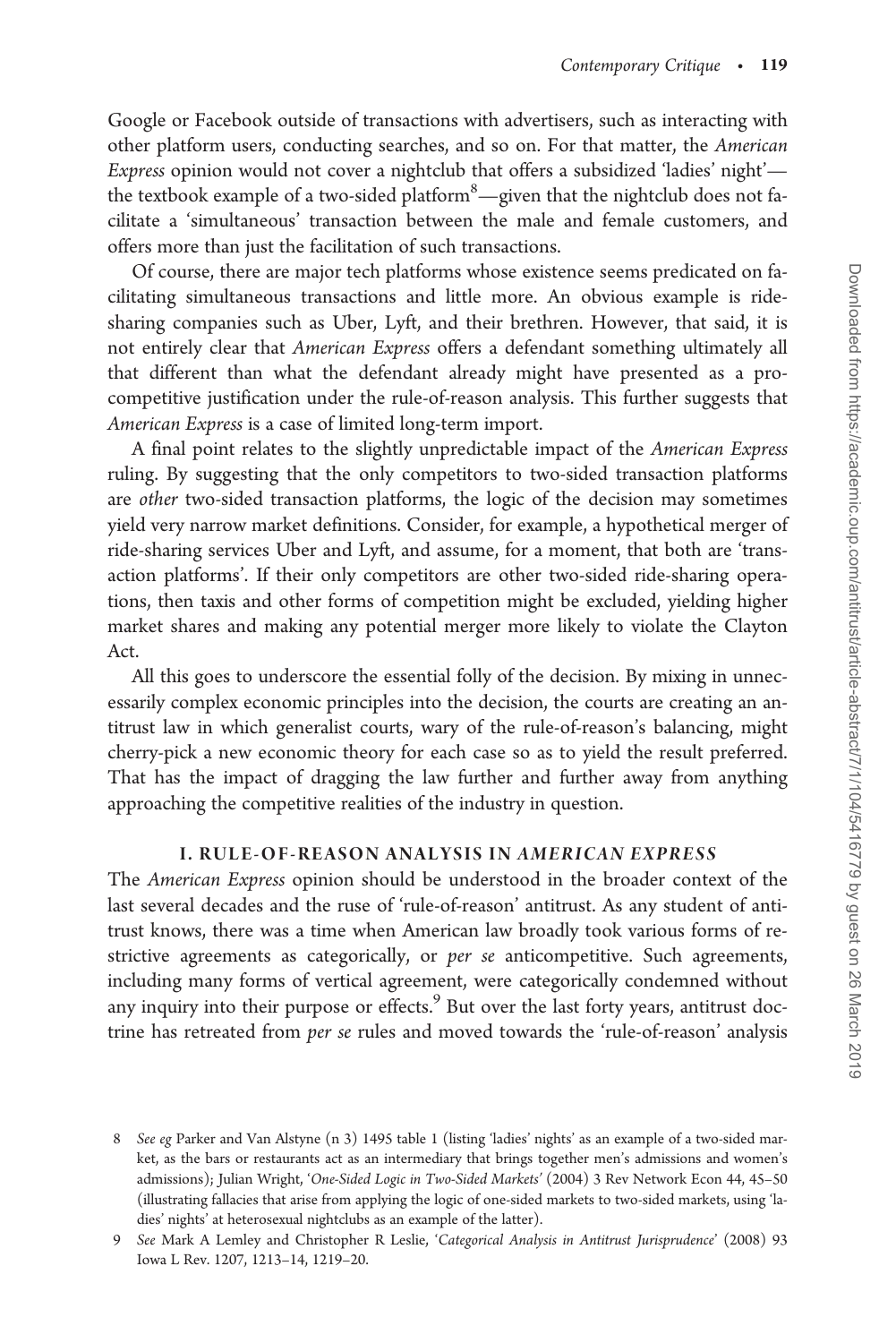for most categories of alleged anticompetitive conduct.<sup>10</sup> The reasons for this shift are relevant to the American Express decision.

The attack by courts on *per se* rules came from a desire that antitrust law analysis be more deeply grounded in evidence. As adopted by the courts, and in the hands of more thoughtful critics, the movement away from *per se* rules was not premised on a blanket tolerance of potentially restrictive vertical agreements. Rather, courts sought proof—and in particular, proof of harm to competition.

Take, for example, the problem of vertical pricing restraints, also known as retail (or resale) price maintenance. Such restraints might serve the salutary purpose of promoting peace among retailers or protecting a value-added retail model.<sup>11</sup> But these benign motives are not the only possible explanation. Courts and commentators are also willing to consider that what is facially described as merely a means for ensuring peace among retailers may turn out, on further investigation, to an anticompetitive scheme. For instance, the restraints could be the means by which the retailers create their own pricing cartel.<sup>12</sup> The premise of a rule-of-reason analysis is to find, as opposed to assume an answer, or so Justice Kennedy's opinion in Leegin<sup>13</sup> suggests. Leegin and similar cases promised antitrust law that was smarter than per se rules were—antitrust law that targeted only proven harms to the competitive process.

American Express violates that promise—not explicitly, but in its method. After inviting the government to present evidence of harm under a rule-of-reason framework, the Court effectively moved the goalposts at the point of appeal, demanding something far more challenging to prove. In other words, it suggested that direct evidence of harm to competition was not enough. In that undertaking, the Court committed the same mistakes that the vertical per se rules did at their worst, by choosing to ignore evidence in favour of theory.

We can show this more explicitly by considering the steps in a rule-of-reason analysis and how they interacted with the American Express litigation. The prima facie rule-of-reason case under section 1 of the Sherman Act asks the plaintiff to show two

- 10 See eg Leegin Creative Leather Prods Inc v PSKS Inc (2007) 551 US 877, 885 (2007) ('The rule of reason is the accepted standard for testing whether a practice restrains trade in violation of  $\S1$ .'); Texaco Inc v Dagher (2006) 547 US 1, 5 ('[T]his Court presumptively applies rule of reason analysis ....'); State Oil Co v. Khan (1997) 522 US 3, 10 (As a consequence, most antitrust claims are analyzed under a "rule of reason," according to which the finder of fact must decide whether the questioned practice imposes an unreasonable restraint on competition, taking into account a variety of factors, including specific information about the relevant business, its condition before and after the restraint was imposed, and the restraint's history, nature, and effect); Continental TV, Inc v GTE Sylvania Inc (1977) 433 US 36, 49 ('Since the early years of this century a judicial gloss on this statutory language has established the "rule of reason" as the prevailing standard of analysis.'); Michael Carrier, 'The Rule of Reason: An Empirical Update for the 21st Century' (2009) 16 Geo Mason L Rev 827, 828 ('The rule of reason is even more crucial today than it was a decade ago. The Supreme Court has increasingly overturned per se rules of illegality.') (footnote omitted).
- 11 See Robert H Bork, The Antitrust Paradox (1st edn, Basic Books 1978) 280–89.
- 12 See Leegin (n 10) 893 (describing the risk of vertical price restraints being used to organize cartels at the retail level); see also Monsanto Co v Spray-Rite Service Corp (1983) 465 US 752, 765–66 (describing behaviour that would amount to a retail cartel).
- 13 In holding that vertical price restraints should be judged under the rule of reason, Justice Kennedy emphasized the importance of evidence in determining the effects of the restraints. See Leegin (n 10) 889–90 (explaining that vertical price restraints may be procompetitive in some cases but anticompetitive in others, and discussing various kinds of proof a court might use to reach at either of these conclusions).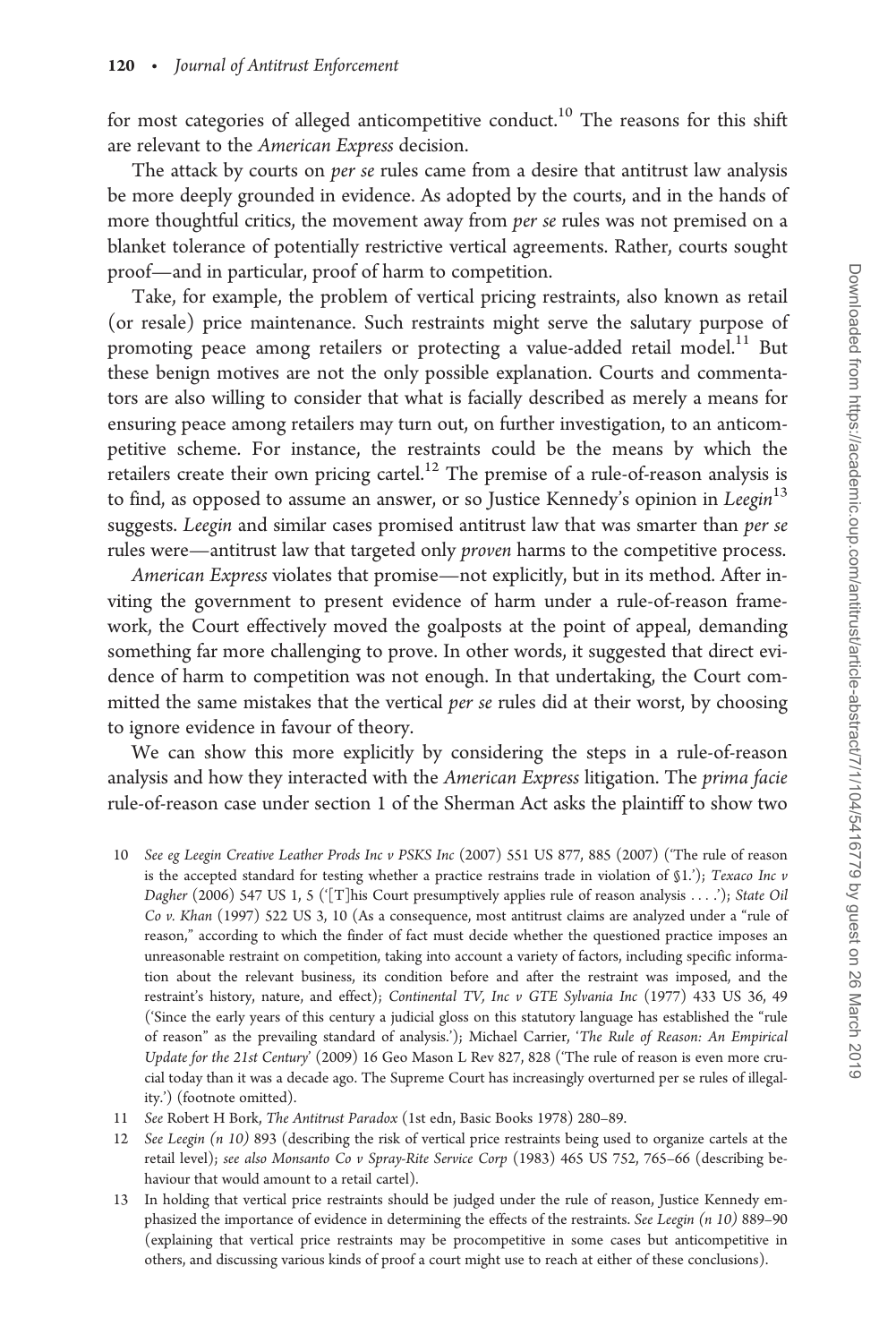elements: proof of an agreement in restraint of competition and proof of an anticompetitive effect.<sup>14</sup> In the burden-shifting analysis, the defendant may then offer procompetitive rationales.<sup>15</sup> The fact-finder—that is, the trial court—then determines whether the anticompetitive effect on competition was demonstrated.

The anti-steering provisions are a facially restrictive agreement designed successfully—to insulate American Express against competition from other credit card providers at the point of sale. This was no secret. American Express sought to prevent merchants from steering consumers towards less expensive alternatives, and in that manner, prevent the company from losing market share to cards with lower merchant fees. For procompetitive rationales, American Express justified the restrictions by arguing that its business model depended on both higher merchant fees and more benefits for its cardholders.<sup>16</sup>

At the American Express trial, the government presented significant evidence tending to support the premise that the anti-steering rules did inhibit price competition between credit card companies.<sup>17</sup> For instance, as Justice Breyer noted in his dissent, the anti-steering provisions stifled the attempt of a competing credit card company to innovate in favour of lower prices.<sup>18</sup> Discover tried a business model during the 1990s that offered much lower fees to merchants.19 But the anti-steering provisions of American Express and other credit card companies meant that merchants could not communicate to customers a preference for Discover.20 Over time, Discover ultimately gave up on price competition and decided to raise its merchant fees as well. $^{21}$ This outcome tends to suggest a failure of the competitive process along with an industry-wide lack of price discipline.

Importantly, American Express's practices suggested that it felt little or no competitive pressure to lower its prices. The company was able to raise its prices 20 times during the disputed five-year period without losing the business of any large merchants, suggesting further that its anti-steering rules affected competition.<sup>22</sup> This outcome is not surprising, given the intent of the restrictions.

Nonetheless, if the Second Circuit or Supreme Court believed that American Express should have won based on the evidence, the appropriate remedy within the rule-of-reason framework would have been to credit American Express's procompetitive justifications. The courts could have found the district court too dismissive of the importance of the anti-steering rules to its distinctive business model. The appellate courts could have concluded that the anticompetitive anti-steering rule was, despite harming competitive, nonetheless justified because it made possible the company's particular model of prestigious, reward-intensive card.

15 ibid.

- 20 ibid.
- 21 ibid.
- 22 ibid 195–97.

<sup>14</sup> See Phillip E Areeda and Herbert Hovenkamp, Antitrust Law (4th edn, 2017)  $91502$ .

<sup>16</sup> US v Am Express Co (n 1) 224-38.

<sup>17</sup> ibid 238.

<sup>18</sup> Ohio v Am Express Co (n 1) 2293–94 (Breyer J, dissenting).

<sup>19</sup> US v Am Express Co (n 1) 213–14.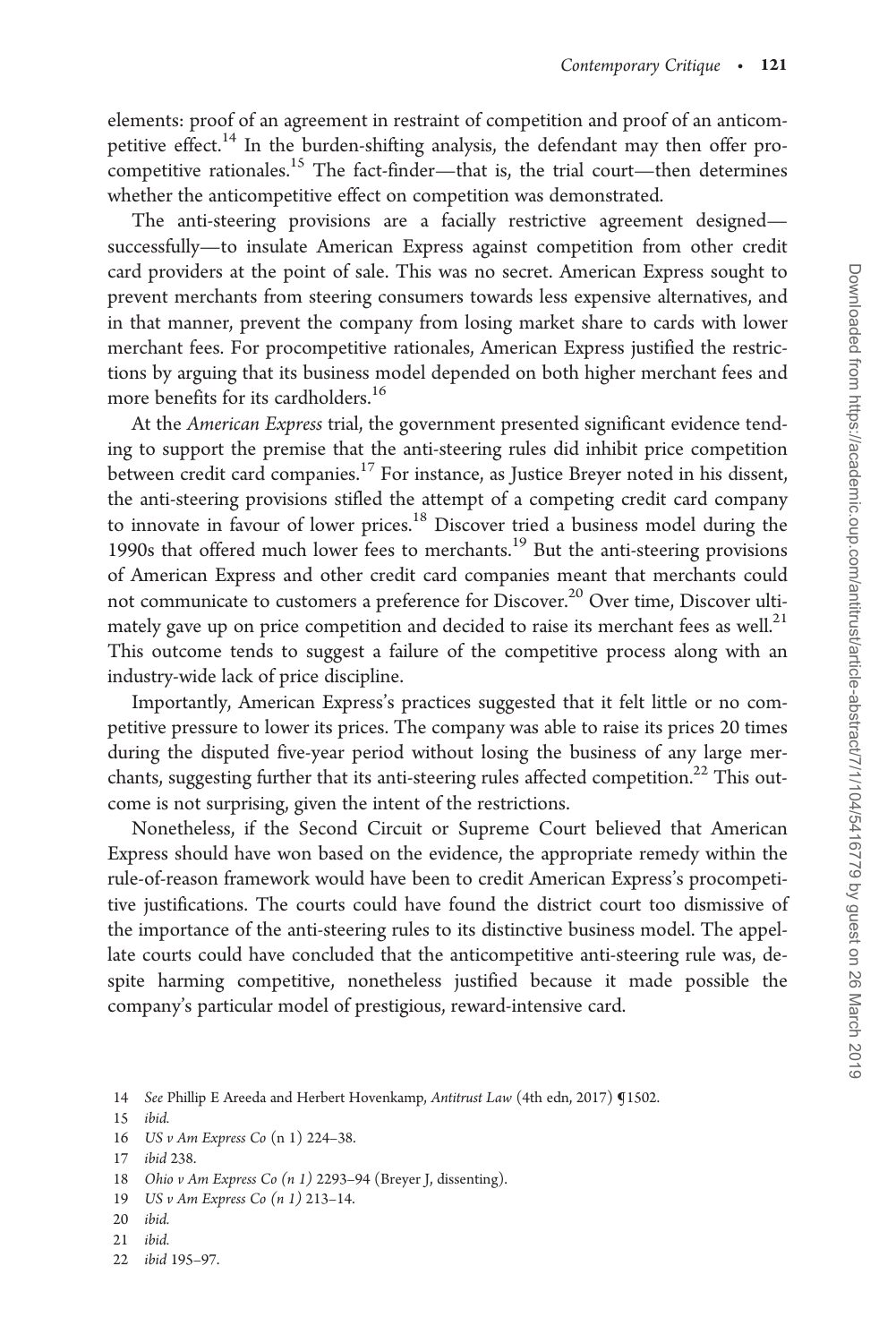Yet they did not, as we have seen, and instead opted for a far more confusing and theoretically complex approach.<sup>23</sup> Why take a more complicated approach? While one can only speculate, one reason is that the Courts may have been wary of the 'balancing' called for by the rule of reason after a procompetitive rationale is credited.<sup>24</sup> Literature suggests that courts are uncomfortable with such balancing to the point that they almost never do it.<sup>25</sup> Sometimes courts avoid the challenge of balancing by using the 'less restrictive alternative' test: comparing the action to a hypothesized alternative and asking whether the alternative action is 'less restrictive' and hence less harmful.<sup>26</sup> Perhaps, then, the strange path taken in the American Express case was a reflection of that anxiety.

Instead of balancing, the Court disposed of the case by adjusting the market definition for transactional platforms to include 'both sides' of the market. $27$  This creates an incoherent market. Market definitions are determined by evaluating available substitutions, $28$  yet somehow the credit card market includes services that could not possibly be substitutes. (How can cardholder and merchant services be interchangeable?) Perhaps more charitably, it redefined the product as the entire transaction, yielding a market for transaction facilitators, and then searched for evidence—on appeal—that competition between networks had been damaged.

The fact that this demand regarding the market definition was imposed on appeal is important. Had the government known it needed to show harm to competition with that market definition, it might have done so. Even taking into account a better ability to reach consumers, the government could argue that the anti-steering rules were still anticompetitive. But none of this was developed at trial. Instead, the Court's approach allowed it to make its own de novo findings.

At bottom, the approach announced the Court is unprecedented, procedurally indefensible, unnecessarily complex, and ultimately incoherent. The per se rules were at least honest about what they were doing. Their mirror-image counterpart in American Express takes the less-appealing approach of using complex economic theory to create near-impossible burdens of proof—burdens particularly hard to meet when they emerge on appeal. At worst, they offer a highly jazzed-up way of getting around some awfully damaging facts.

- 23 Because the Court found that the government had not proven anticompetitive harm per the rule of reason's first step, it did not reach the second step of crediting the defendant's procompetitive justifications. See Ohio v Am Express Co (n 1) 2290.
- 24 Judges are often not comfortable with the task of balancing harms and benefits in antitrust cases. C Scott Hemphill, 'Less Restrictive Alternatives in Antitrust Law' (2016) 116 Colum L Rev 927, 947–51. As Hemphill suggests, they are generalists who see antitrust cases comparatively rarely; they have a limited fact-finding capacity, which is hampered by the adversarial nature of antitrust litigation; and they can sometimes feel as though the values at stake are incommensurable. ibid.
- 25 For instance, a study of 222 rule-of-reason cases (decided by judges as opposed to juries) over a decade showed courts disposing of 97% of cases at the first stage of the burden-shifting framework, on the grounds that there was no anticompetitive effect. See eg Carrier (n 10) 828–29. Judges balanced in only 2% of the cases. ibid.
- 26 Hemphill (n 24) 952–55 (describing how judges turn to the less restrictive alternative test due to anxiety about balancing).
- 27 Ohio v Am Express Co (n 1) 2286.
- 28 United States v EI du Pont de Nemours & Co (Cellophane) (1956) 351 US 377, 395 (holding that the relevant market must include all products 'reasonably interchangeable by consumers for the same purposes').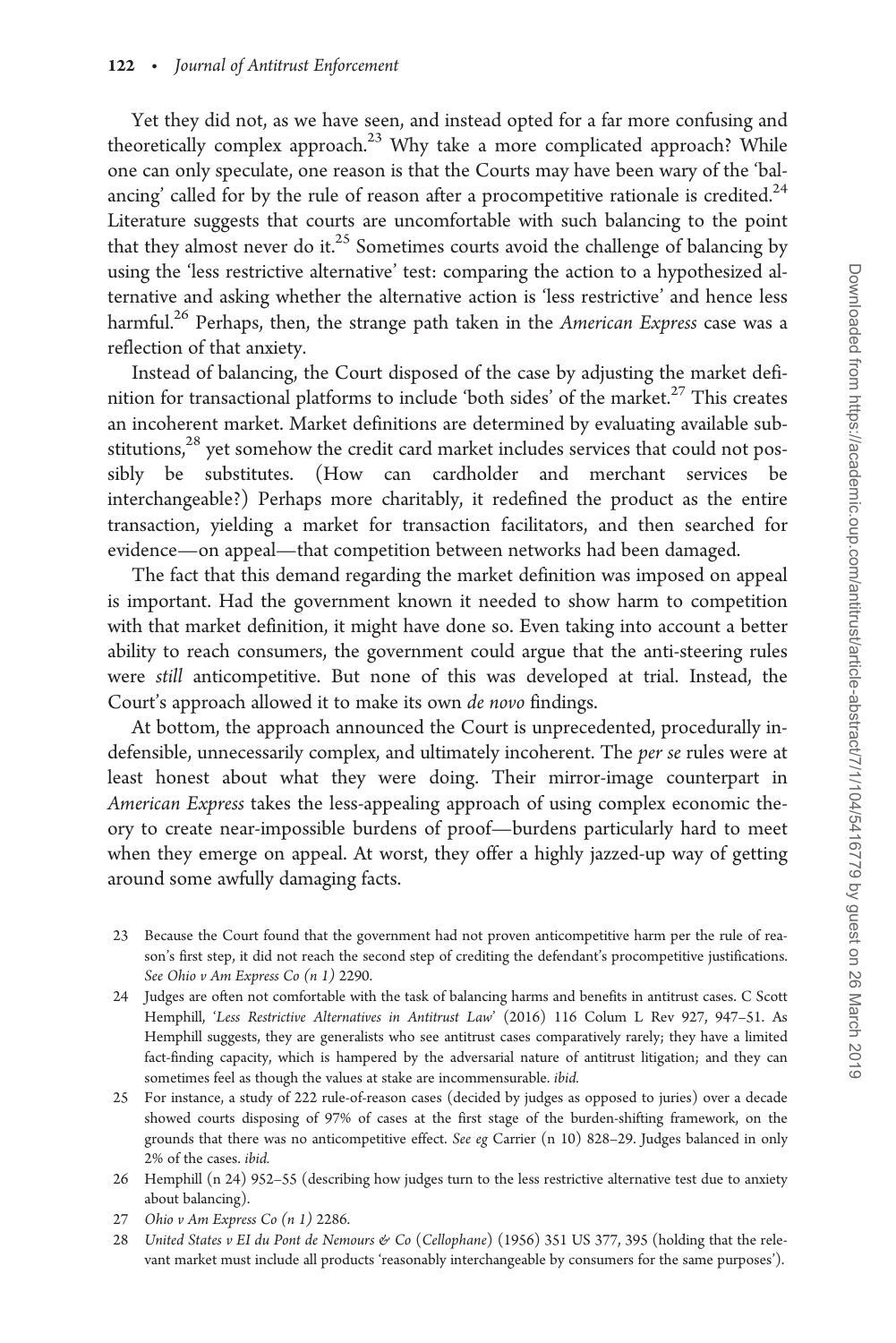The danger inherent in the American Express decision's deviation from the rule of reason lies in its arbitrariness. As everyone knows, it is nearly always possible to manipulate market definition to justify deciding a case in a particular direction.29 The existence of direct evidence of harm to competition serves as one of the checks on that possibility. The promise of cases decided on the basis of good, direct evidence is at the core of the rule of reason, as discussed earlier. But if a court can ignore direct evidence of harm to competition by demanding something else be proven, the whole analysis is—once again—open to the whims of the judiciary. Any case can be decided by adopting an economic theory tailored to the facts at hand.

All this said, the Court's deviation from a typical rule-of-reason analysis also limits its relevance as a decision. The five justices in the American Express majority certainly did not overrule landmark cases that describe the rule of reason and how it is meant to function, such as *Board of Trade of the City of Chicago v United States,<sup>30</sup> National* Society of Professional Engineers v United States,<sup>31</sup> Broadcast Music, Inc v Columbia Broadcasting System, Inc  $(BMI)^{32}$  California Dental Association v Federal Trade Commission,<sup>33</sup> and Leegin.<sup>34</sup> To the contrary, the American Express decision claims to be following the rule-of-reason framework.<sup>35</sup> Accordingly, the case ultimately falls in the category of what a Supreme Court clerk would call 'fact-bound error'.

#### II. 'TRANSACTION PLATFORMS' IN AMERICAN EXPRESS

As already mentioned, the *American Express* holding is much narrower than it might have been. The Second Circuit and some amici suggested an approach that could have had sweeping implications by potentially establishing a new form of market definition analysis for any case involving a two-sided platform.<sup>36</sup> And the concept of a two-sided platform is expansive. Consider that businesses at issue in many landmark antitrust cases could be thought of as two-sided platforms. An oil refinery like that in Standard Oil Co of New Jersey v United States brings together crude oil producers and gasoline buyers; $37$  a rights association like that in Broad Music, Inc v Columbia Broad Sys, Inc (BMI) brings together composers and media outlets;<sup>38</sup> a sports league like that in National Collegiate Athletic Association v Board of Regents of the Univ of Oklahoma brings together sports fans and sponsors; $39$  an operating system like that in United States v Microsoft Corp brings together application makers and computer

- 29 See eg Jones v Metzger Dairies, Inc (5th Cir 1964) 334 F 2d 919, 922 ('[T]he term "relevant market" is a rather evanescent term which can be skillfully manipulated somewhat in the manner of an accordion.'); Louis Altman and Mark Pollack, Callmann on Unfair Competition, Trademarks, and Monopolies (4th edn) § 4:31.
- 30 (1918) 246 US 231.
- 31 (1978) 435 US 679.
- 32 (1979) 441 US 1.
- 33 (1999) 526 US 756.
- 34 Leegin (n 10).
- 35 Ohio v Am Express Co (n 1) 2284(stating that 'like nearly every other vertical restraint, the antisteering provisions should be assessed under the rule of reason').
- 36 The Second Circuit opinion addressed two-sided platforms more generally. See United States v Am Express Co (2nd Cir 2016) 838 F 3d 179, 185–86, 196–200.
- 37 (1911) 221 US 1, 32–33.
- 38 (1979) 441 US 1, 4–5.
- 39 (1984) 468 US 85, 88–89.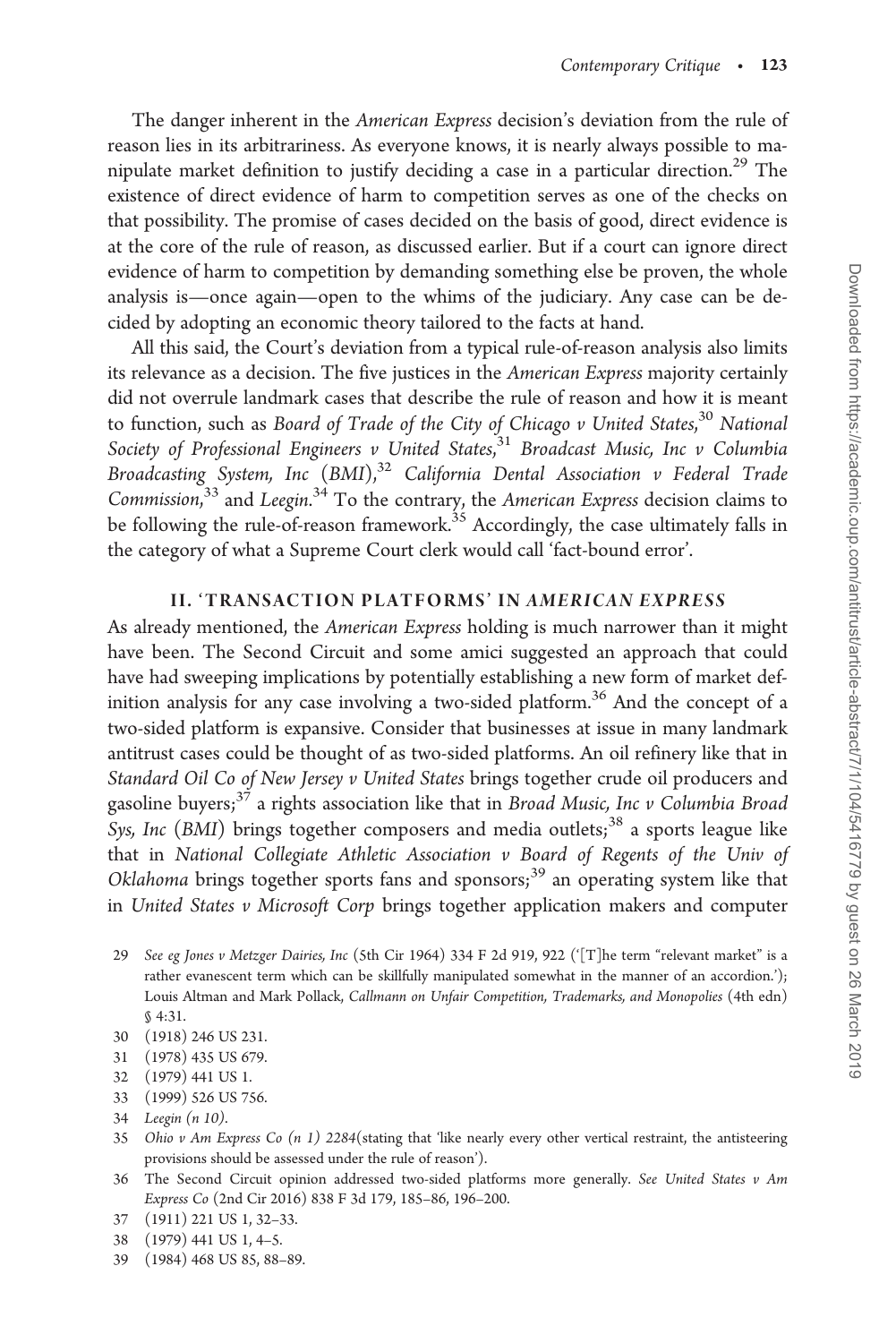users.<sup>40</sup> Hence, a decision applicable to *any* two-sided platform might have shaken American antitrust law to its core.

Instead, the American Express holding is limited to 'transaction platforms', explicitly excluding 'non-transaction platforms' from its analysis.<sup>41</sup> This narrow approach may have reflected discomfort from members of the majority as well as an unwillingness to explicitly overrule prior cases.42 The term 'transaction platform' is new to antitrust, $43$  but the Court defines it as a two-sided market in which the platform 'facilitate[s] a single, simultaneous transaction between participants'.<sup>44</sup> This means platforms that, by their nature or design, offer only services of simultaneously conducting a transaction between parties on each side of the market—platforms that 'cannot sell transaction services to either [one side or the other] individually'.<sup>45</sup> In such a setting, the Court reasoned, platforms 'exhibit more pronounced indirect network effects and interconnected pricing and demand'.<sup>46</sup>

The limitation is still abstract but suggests that the American Express decision would not apply to most two-sided markets, and in particular, would not apply to most major tech platforms. Accordingly, some of the claims about the case's relevance to the tech field are overstated. As described above, an enormous range of firms operate what might be called two-sided platforms, but only a small subset are transaction platforms.

To take a few important examples, firms like Google, Facebook, and Twitter are not covered by the American Express opinion. Their business models depend on attracting users and ultimately reselling their audiences to advertisers.<sup>47</sup> Users do plenty of things on each of these platforms that does not involve making a transaction with an advertiser. Indeed, the lure of Facebook and Twitter is actually interactions with other users, while Google, in its original conception, primarily offered a means of finding content on the web.

To that end, by the Court's own implication, Google, Facebook, and Twitter are covered by the rule of Times-Picayune Publishing Co v United States<sup>48</sup> and not American Express. The Court makes this point clearest in a footnote distinguishing 'non-transaction platforms' (and also implicitly recognizes the existence of attention markets<sup>49</sup>): 'Non-transaction platforms, by contrast, often do compete with companies that do not operate on both sides of their platform. A newspaper that sells

- 40 (DC Cir 2001) 253 F 3d 34, 51–54.
- 41 Ohio v Am Express Co (n 1) 2285–87, 2287 fn 8.
- 42 For instance, the Court had previously ruled that for analyzing a two-sided platform in the case of a newspaper, dominance in one side of the market—not both—is key. See Times-Picayune Publ'g Co v United States (1953) 345 US 594, 610 (holding that for a newspaper, a 'dual trader' connecting advertisers and readers, 'dominance in the advertising market, not in readership, must be decisive in gauging the legality' of the conduct). In contrast, in American Express, the Court used a newspaper to illustrate the concept of a non-transaction platform. See nn 50–51 and accompanying text.
- 43 A Westlaw search for federal and state cases that used both the terms 'transaction platform' and 'antitrust' returns nothing prior to the June 2018 American Express decision.
- 44 Ohio v Am Express Co (n 1) 2286.
- 45 ibid.
- 46 ibid.
- 47 See Tim Wu, 'Blind Spot: The Attention Economy and the Law' Antitrust LJ (2018, forthcoming).
- 48 Times-Picayune (n 42).
- 49 See generally Tim Wu, The Attention Merchants: The Epic Scramble to Get Inside Our Heads (2016).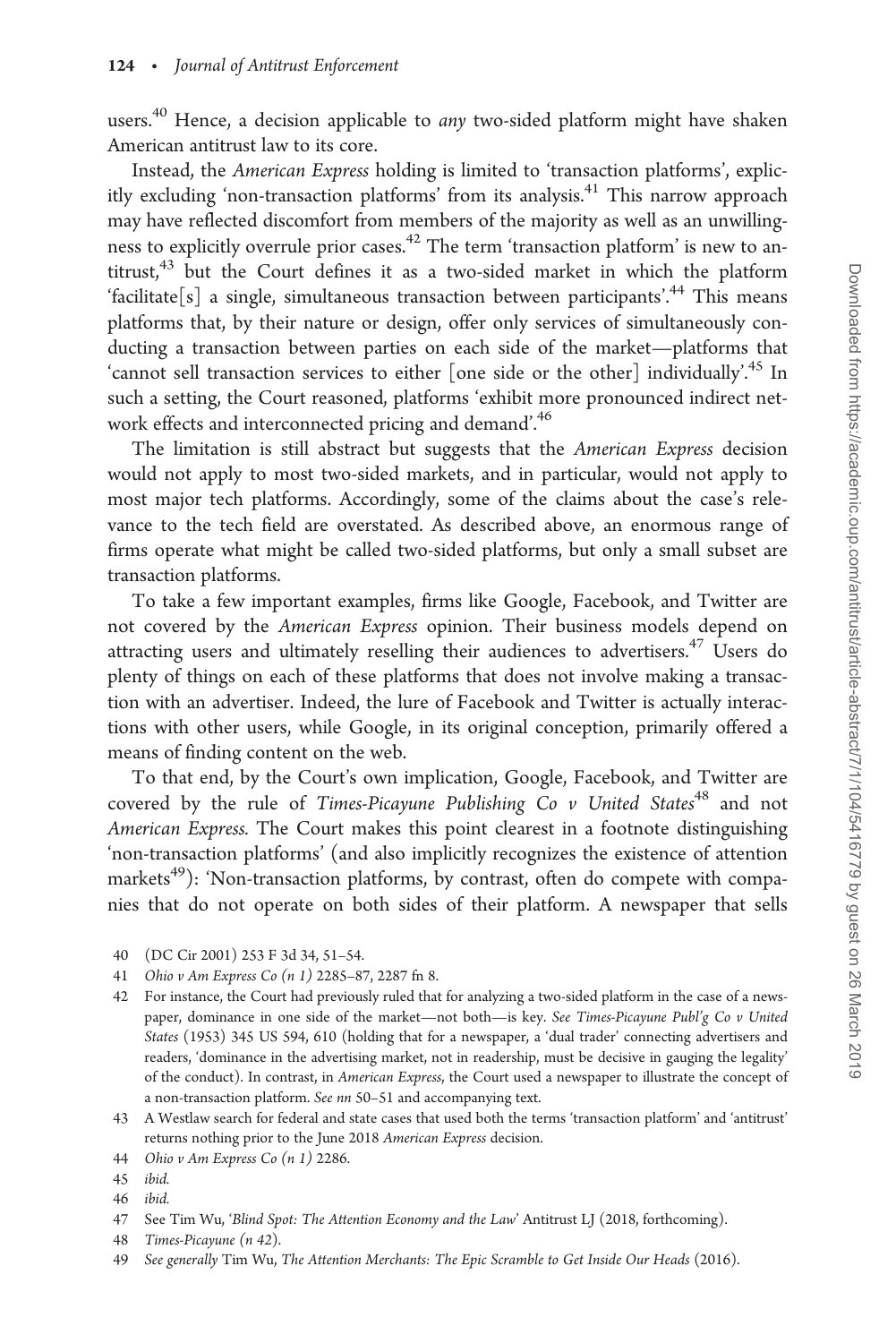advertising, for example, might have to compete with a television network, even though the two do not meaningfully compete for viewers.<sup>50</sup> Consistent with this, Times Picayune had established earlier that the market definition for a newspaper should focus on the entity's dominance in advertising, not readership.<sup>51</sup> The implication is clear for firms like Google, Facebook, and Twitter, which do compete for digital advertising but do not directly compete for users in the relevant attention markets: American Express only applies to firms that are both transactional and in competition on both sides of the platform.

A firm like Amazon might seem at first like a closer case, given that the e-commerce giant clearly facilitates transactions between its users and sellers. That said, it seems clear that the Court in American Express could not have intended for every retail operation to be treated as a 'transaction platform' in the meaning of the opinion. Stores that bring together buyers and sellers can face competition from stores that exclusively carry their own goods. For example, Best Buy, which sells many brands of computers, still competes with the Apple store, which sells computers only of its own brand. There is far more to the business of Amazon and other retailers than the simultaneous facilitation of a transaction. Indeed, credit card companies are often the entities that complete the retail transaction, suggesting that they are distinct from the retailers themselves.

Among platforms of much antitrust discussion nowadays, the American Express decision would seem to be most relevant to Uber and Lyft. Such ride-sharing firms primarily owe their existence to the market for facilitation of transactions between drivers and riders. So, if Uber were accused of anticompetitive practices, American Express offers it an opportunity to argue that even in the face of direct evidence of harm, a court must take into account the goal (if any) of making Uber's services more attractive to its passengers.

Imagine that Uber sought to hurt its rivals in the competition for drivers by trying to sabotage Lyft's recruitment of new drivers. (A real-world example: In a ridesharing version of the 'ding-dong ditch', Uber employees reportedly ordered and canceled thousands of Lyft rides to suggest to Lyft drivers that Lyft was unreliable.<sup>52</sup>) After American Express, Uber may be able to suggest that its conduct was ultimately in the interest of making its product more appealing to consumers. Uber customers benefit from lower wait times if Uber has more drivers available. It seems hard to argue that sabotaging a rival might accomplish that, but stranger arguments have been made in federal court.

As this illustration suggests, what American Express offers Uber in terms of a defence is not really all that different from the rule of reason's procompetitive

<sup>50</sup> Ohio v Am Express Co (n 1) 2287 fn 8.

<sup>51</sup> Times-Picayune (n 42) 610.

<sup>52</sup> See Erica Fink, Uber's Dirty Tricks Quantified: Rival Counts 5,560 Canceled Rides (CNN, 12 August 2014) <<https://money.cnn.com/2014/08/11/technology/uber-fake-ride-requests-lyft/>> accessed 13 February 2019, (reporting on allegations by Lyft that Uber employees cancelled 5560 Lyft rides between October 2013 and August 2014); see also Laurie Segall, Uber Rival Accuses Car Service of Dirty Tactics (CNN, 24 January 2014) <<https://money.cnn.com/2014/01/24/technology/social/uber-gett/>> accessed 13 February 2019, (describing similar allegations that Uber employees in New York cancelled rides with Gett, a rival ride-sharing application).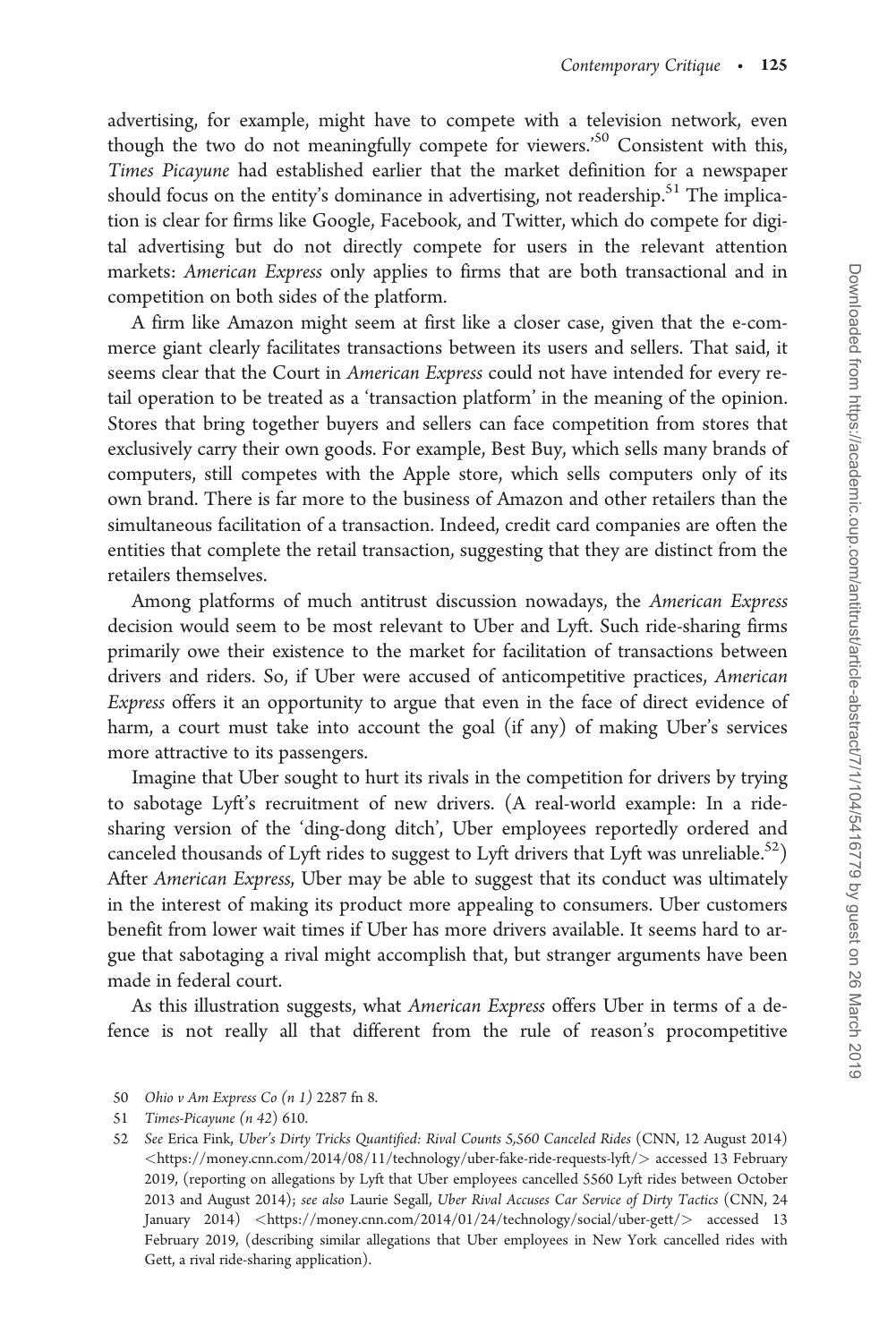rationales. This further indicates that much of the mess created by the American Express case could have been minimized: if the appellate courts were convinced that the anti-steering provisions actually benefited competition among cards as between consumers, they should have found 'clearly erroneous' the district court's assessment of American Express's procompetitive justifications. Just as hard cases make bad law, so does a fear of the rule of reason's balancing.

The Uber–Lyft discussion also helps demonstrate some of the unpredictable implications of the American Express decision. The Court suggests that two-sided transaction platforms really only compete with each other and not with one-sided businesses. That point suggests that, in some cases, the Court's analysis might yield much narrower market definitions that might ordinarily be the case. It might suggest that, in a hypothetical merger of Uber and Lyft, traditional competitors like taxis or black cars are not actually competitors to the ride-sharing firms, yielding a much narrower market definition and a higher likelihood of presumptive illegality. All this underscores the inherent incoherence of the analysis.

#### III. AFTERWORD

At a public hearing of the Federal Trade Commission in 2018, panel members were asked whether the Microsoft case<sup>53</sup> would have reached a different outcome if it had been decided after American Express. Back in 2001, the D.C. Circuit found that Microsoft had maintained a monopoly in the operating system market in violation of section 2 of the Sherman Act.<sup>54</sup> At the time, there was fear that Microsoft would kill the then-up-and-coming challenger Netscape, monopolize the browser market, and use that point of control to dominate the coming age of the web.<sup>55</sup>

Factually, though Microsoft dealt with a two-sided platform,<sup>56</sup> this alone would not be enough to assume that American Express would cause a different result. As I have explained here, the American Express holding's self-imposed limits suggest it is not directly relevant to two-sided platforms generally—only transactional platforms. The operating system at issue in Microsoft is a two-sided platform, but not one of a transactional nature.

But of course, in another way, American Express could have procedural consequences. In cases like this, the Court is creating opportunities for appellate courts to work around the Justice Department and a district court that have turned up clear and unmistakable evidence of harm to competition. Any halfway-decent lawyer can find an economic theory that could account for all but the most blatantly anticompetitive acts. At that point, a court—if allowed to convert a procompetitive

<sup>53</sup> Microsoft Corp (n 40).

<sup>54</sup> ibid 64, 71, 74, 78. Early on, it seemed like the remedy would be for Microsoft to be broken into two companies: one for the Windows operating system and one for other products. See United States v Microsoft Corp (DDC 2000) 97 F Supp 2d 59, 64–74. Ultimately though, the company was allowed to stay whole, albeit with some limitations on its behaviour. See United States v Microsoft Corp (DDC, 22 April 2009) No Civ A 98-1232, 2009 WL 1348218 (modifying the judgment for a second time).

<sup>55</sup> Richard Blumenthal and Tim Wu, 'What the Microsoft Antitrust Case Taught Us' New York Times (New york, NY, 18 May 2018) <[https://www.nytimes.com/2018/05/18/opinion/microsoft-antitrust-case.](https://www.nytimes.com/2018/05/18/opinion/microsoft-antitrust-case.html) [html](https://www.nytimes.com/2018/05/18/opinion/microsoft-antitrust-case.html)> accessed 13 February 2019.

<sup>56</sup> See Microsoft Corp (n 40) 51–54.